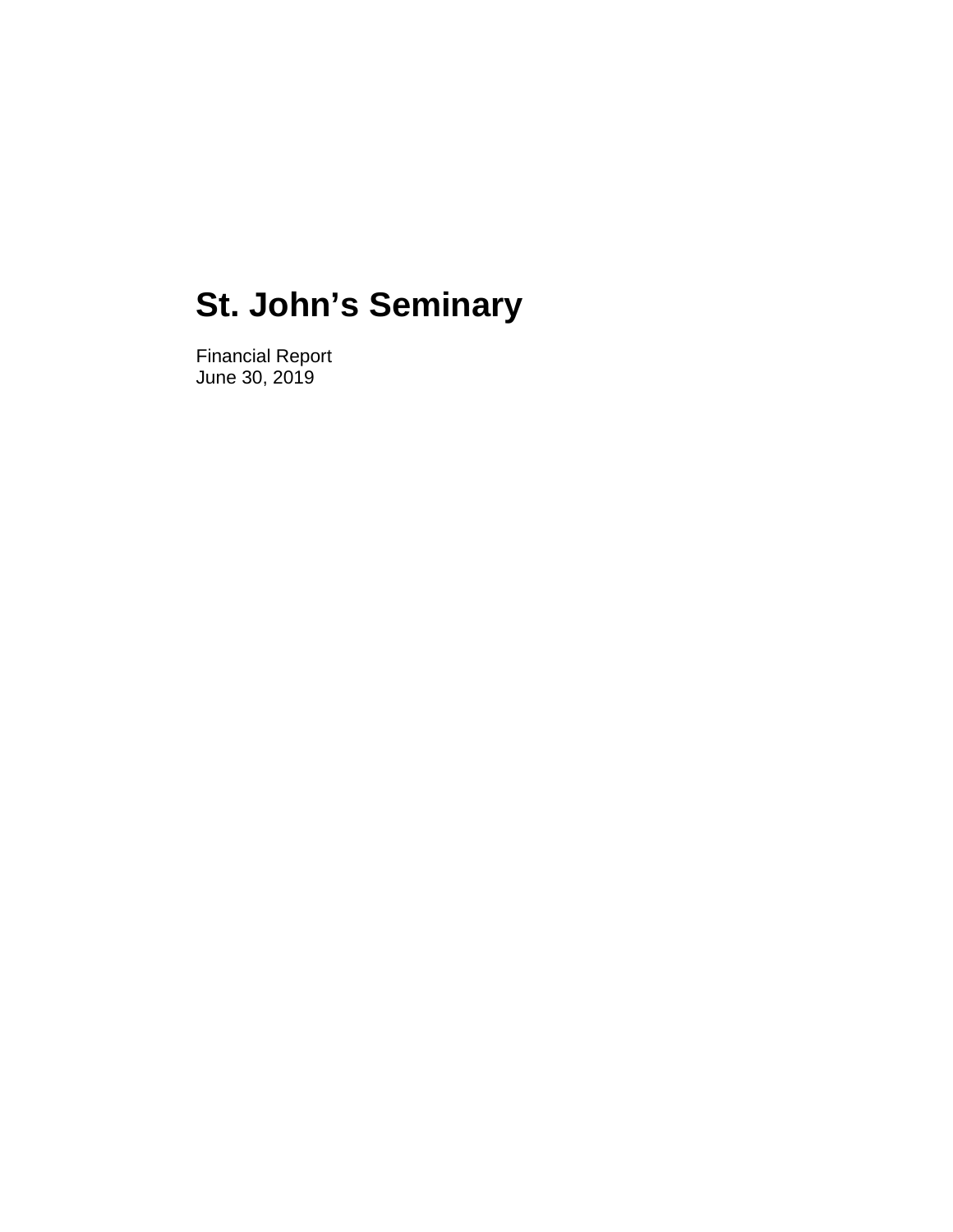# **Contents**

| Independent auditor's report     | $1 - 2$  |
|----------------------------------|----------|
| <b>Financial statements</b>      |          |
| Statements of financial position | 3        |
| Statements of activities         | 4        |
| Statements of cash flows         | 5        |
| Notes to financial statements    | $6 - 26$ |
|                                  |          |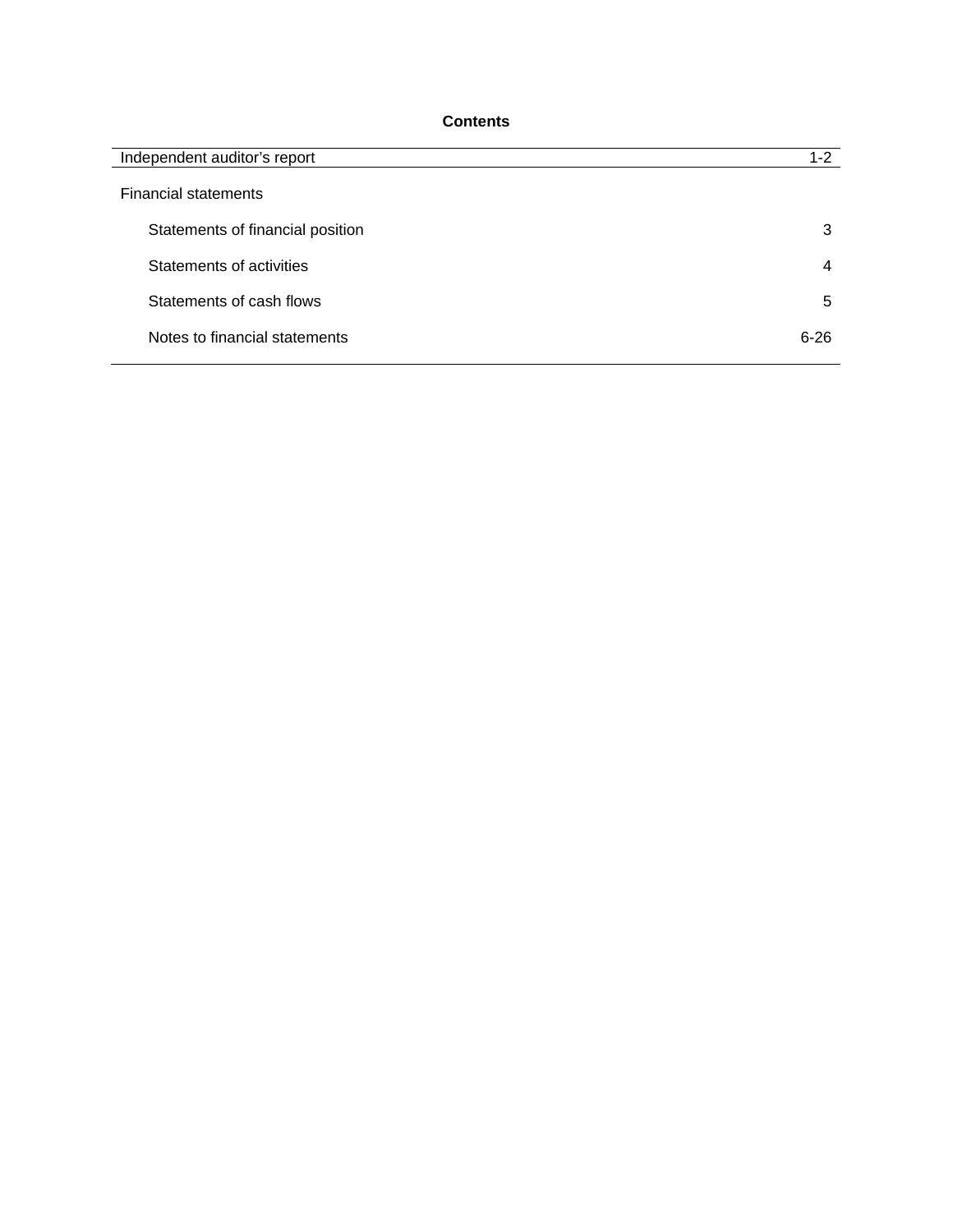

**RSM US LLP** 

#### **Independent Auditor's Report**

**Trustees** St. John's Seminary

#### **Report on the Financial Statements**

We have audited the accompanying financial statements of St. John's Seminary, which comprise the statements of financial position as of June 30, 2019 and 2018, the related statements of activities and cash flows for the years then ended and the related notes to the financial statements.

#### **Management's Responsibility for the Financial Statements**

Management is responsible for the preparation and fair presentation of these financial statements in accordance with accounting principles generally accepted in the United States of America; this includes the design, implementation, and maintenance of internal control relevant to the preparation and fair presentation of financial statements that are free from material misstatement, whether due to fraud or error.

#### **Auditor's Responsibility**

Our responsibility is to express an opinion on these financial statements based on our audits. We conducted our audits in accordance with auditing standards generally accepted in the United States of America. Those standards require that we plan and perform the audit to obtain reasonable assurance about whether the financial statements are free from material misstatement.

An audit involves performing procedures to obtain audit evidence about the amounts and disclosures in the financial statements. The procedures selected depend on the auditor's judgment, including the assessment of the risks of material misstatement of the financial statements, whether due to fraud or error. In making those risk assessments, the auditor considers internal control relevant to the entity's preparation and fair presentation of the financial statements in order to design audit procedures that are appropriate in the circumstances, but not for the purpose of expressing an opinion on the effectiveness of the entity's internal control. Accordingly, we express no such opinion. An audit also includes evaluating the appropriateness of accounting policies used and the reasonableness of significant accounting estimates made by management, as well as evaluating the overall presentation of the financial statements.

We believe that the audit evidence we have obtained is sufficient and appropriate to provide a basis for our audit opinion.

#### **Opinion**

In our opinion, the financial statements referred to above present fairly, in all material respects, the financial position of St. John's Seminary as of June 30, 2019 and 2018, and the changes in its net assets and its cash flows for the years then ended in accordance with accounting principles generally accepted in the United States of America.

THE POWER OF BEING UNDERSTOOD AUDIT | TAX | CONSULTING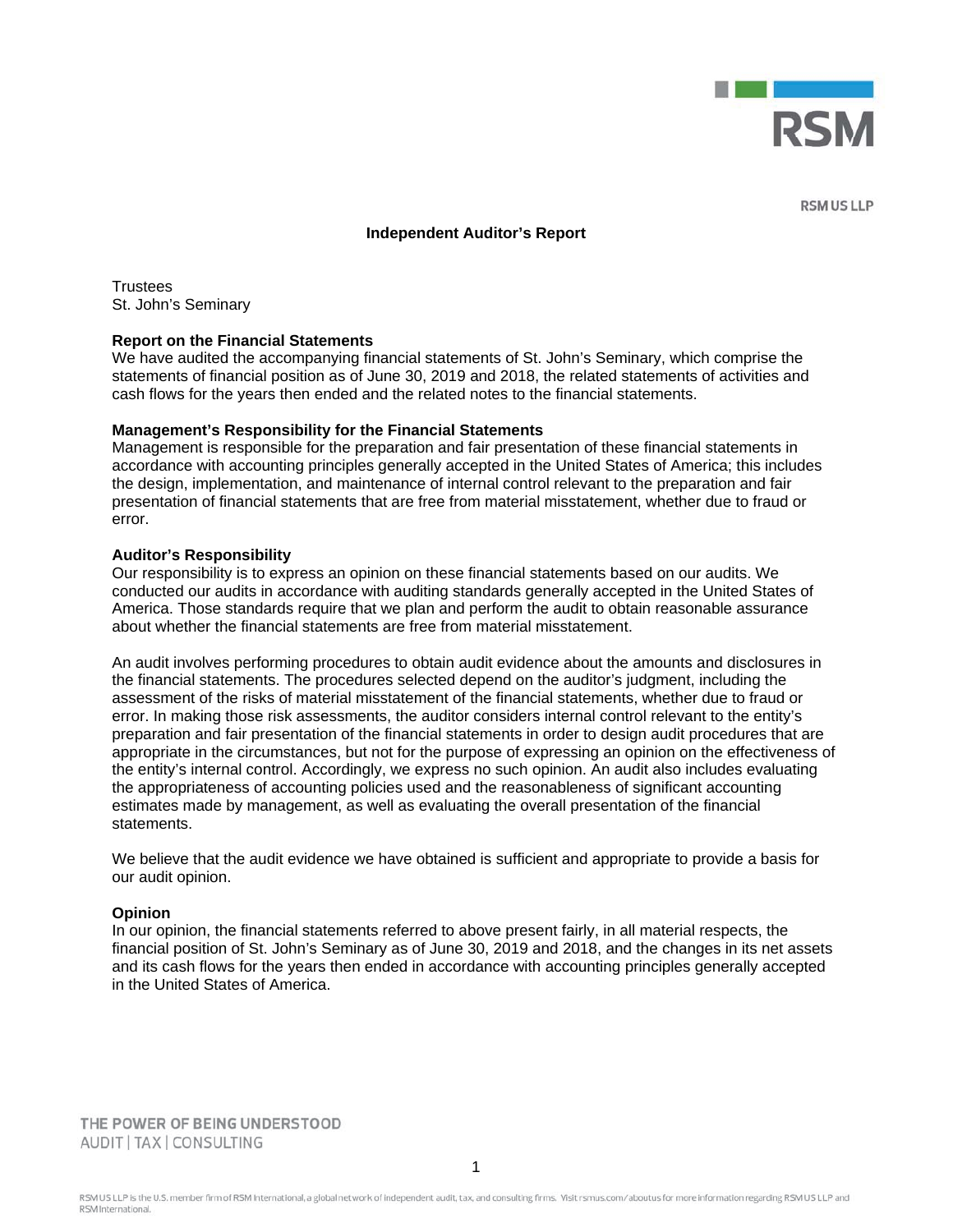#### **Emphasis of Matter**

As discussed in Note 1, St. John's Seminary adopted ASU 2016-14, *Not-for-Profit Entities (Topic 958): Presentation of Financial Statements of Not-for-Profit Entities*, during the year ended June 30, 2019. The adoption of the standard resulted in additional footnote disclosures and significant changes to the classification of net assets and disclosures relating to net assets. The adoption was retrospectively applied to July 1, 2017; the earliest year presented. Our opinion is not modified with respect to this matter.

RSM US LLP

Boston, Massachusetts January 25, 2021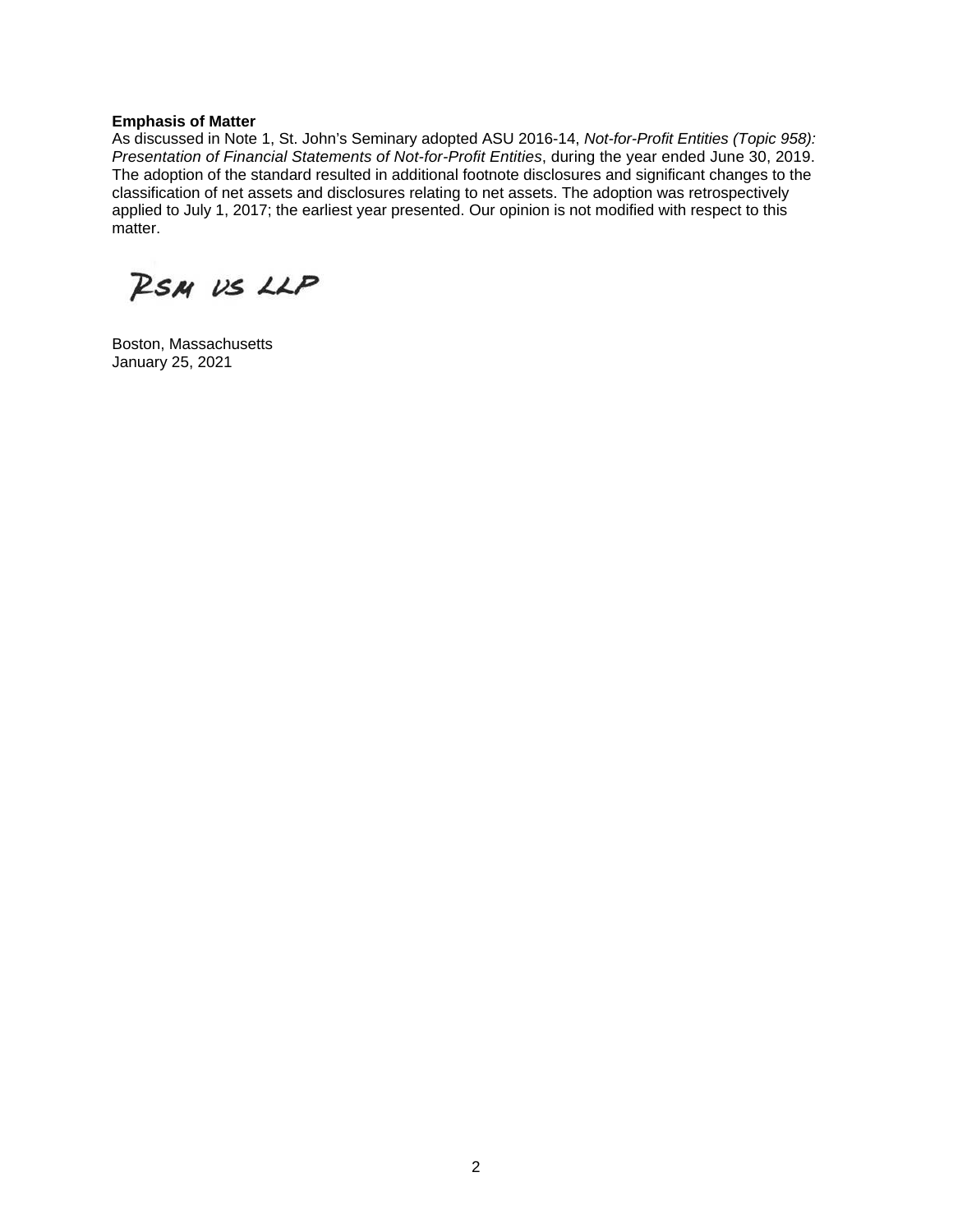# **Statements of Financial Position June 30, 2019 and 2018**

|                                                             |     | 2019        | 2018              |
|-------------------------------------------------------------|-----|-------------|-------------------|
| <b>Assets</b>                                               |     |             |                   |
| Cash and cash equivalents                                   | \$  | 2,939,915   | \$<br>1,611,962   |
| Tuition receivable, net of allowances                       |     | 8,115       | 55,439            |
| Pledges receivable, net of allowances                       |     | 7,333       | 7,333             |
| Interest and dividends receivable                           |     | 377,918     | 403,296           |
| Prepaid expenses and other assets                           |     | 4,584       | 58,243            |
| Due from related organization                               |     | 289,343     |                   |
| Land and building held for sale                             |     | 4,802,519   | 4,802,519         |
| Note receivable, related organization                       |     | 35,083,302  | 36,389,650        |
| Cash restricted to long-term investment                     |     | 83,745      | 94,298            |
| Investments, at fair value                                  |     | 35,224,835  | 40,010,576        |
| Interest in the net assets of related foundation            |     | 4,492,792   | 3,464,984         |
| Beneficial interest in trusts                               |     | 563,824     | 557,077           |
| Land, buildings, improvements, furniture and equipment, net |     | 25,339,896  | 26,057,187        |
| <b>Total assets</b>                                         | - 5 | 109,218,121 | \$<br>113,512,564 |
| <b>Liabilities and Net Assets</b>                           |     |             |                   |
| Liabilities:                                                |     |             |                   |
| Notes payable and accrued interest                          | \$  | 10,483,046  | \$<br>10,082,002  |
| Accounts payable and accrued expenses                       |     | 263,311     | 1,836,334         |
| Due to related organization                                 |     |             | 670,382           |
| Deferred revenue                                            |     | 29,416      | 78,874            |
|                                                             |     | 10,775,773  | 12,667,592        |
| Net assets:                                                 |     |             |                   |
| Without donor restrictions                                  |     | 70,796,936  | 74,198,104        |
| With donor restrictions                                     |     | 27,645,412  | 26,646,868        |
|                                                             |     | 98,442,348  | 100,844,972       |
|                                                             |     |             |                   |
| <b>Total liabilities and net assets</b>                     |     | 109,218,121 | \$<br>113,512,564 |

See notes to financial statements.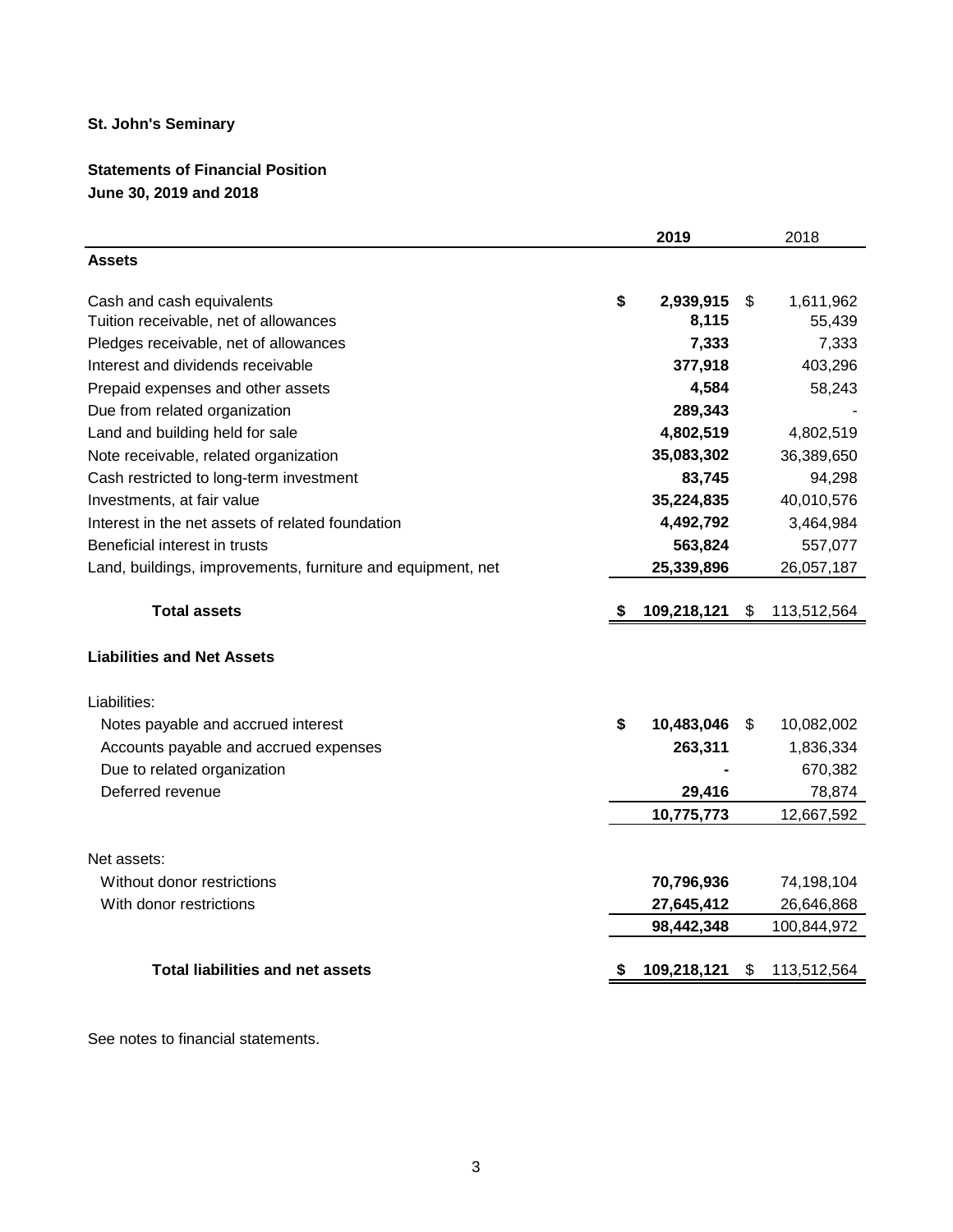#### **Statement of Activities Years Ended June 30, 2019 and 2018**

|                                        |                      | 2019                        |                 | 2018                               |                          |                   |  |  |  |
|----------------------------------------|----------------------|-----------------------------|-----------------|------------------------------------|--------------------------|-------------------|--|--|--|
|                                        | <b>Without Donor</b> | <b>With Donor</b>           |                 | <b>Without Donor</b><br>With Donor |                          |                   |  |  |  |
|                                        | <b>Restrictions</b>  | <b>Restrictions</b>         | <b>Total</b>    | Restrictions                       | <b>Restrictions</b>      | Total             |  |  |  |
| Revenues, gains and support:           |                      |                             |                 |                                    |                          |                   |  |  |  |
| Tuition, fees, room and board          | \$<br>4,066,191 \$   |                             | \$<br>4,066,191 | \$<br>4,106,521 \$                 | $\sim$                   | \$<br>4,106,521   |  |  |  |
| Less financial aid                     | (2, 143, 371)        |                             | (2, 143, 371)   | (1,894,504)                        | $\overline{\phantom{a}}$ | (1,894,504)       |  |  |  |
| Net tuition, fees, room and board      | 1,922,820            |                             | 1,922,820       | 2,212,017                          |                          | 2,212,017         |  |  |  |
| Parish collections - Pentecost         | 273,156              |                             | 273,156         | 255,331                            |                          | 255,331           |  |  |  |
| Contributions, grants and bequests     | 192,883              | 91,117                      | 284,000         | 231,532                            | 124,315                  | 355,847           |  |  |  |
| Matching gifts                         | 21,547               |                             | 21,547          | 39,701                             | 1,000                    | 40,701            |  |  |  |
| Other revenues                         | 155,114              |                             | 155,114         | 151,716                            |                          | 151,716           |  |  |  |
| Investment return appropriated         |                      |                             |                 |                                    |                          |                   |  |  |  |
| for operations                         | 5,942,231            |                             | 5,942,231       | 4,619,546                          |                          | 4,619,546         |  |  |  |
| Net assets released from restrictions  | 111,296              | (111, 296)                  |                 | 113,188                            | (113, 188)               |                   |  |  |  |
| Total revenues,                        |                      |                             |                 |                                    |                          |                   |  |  |  |
| gains and support                      | 8,619,047            | (20, 179)                   | 8,598,868       | 7,623,031                          | 12,127                   | 7,635,158         |  |  |  |
|                                        |                      |                             |                 |                                    |                          |                   |  |  |  |
| Expenses:                              |                      |                             |                 |                                    |                          |                   |  |  |  |
| School of Theology                     | 5,158,135            |                             | 5,158,135       | 6,483,483                          |                          | 6,483,483         |  |  |  |
| School of Masters in Ministry          | 719,654              |                             | 719,654         | 876,934                            |                          | 876,934           |  |  |  |
| <b>Redemptoris Mater</b>               | 201,676              |                             | 201,676         | 234,443                            |                          | 234,443           |  |  |  |
| Management and general                 | 1,183,942            | $\blacksquare$              | 1,183,942       | 838,185                            | ÷                        | 838,185           |  |  |  |
| Fundraising                            | 164,086              | $\blacksquare$              | 164,086         | 303,035                            | $\sim$                   | 303,035           |  |  |  |
| <b>Total expenses</b>                  | 7,427,493            | $\blacksquare$              | 7,427,493       | 8,736,080                          | $\mathbf{r}$             | 8,736,080         |  |  |  |
| Operating income (loss)                | 1,191,554            | (20, 179)                   | 1,171,375       | (1, 113, 049)                      | 12,127                   | (1, 100, 922)     |  |  |  |
| Nonoperating items:                    |                      |                             |                 |                                    |                          |                   |  |  |  |
| Investment return appropriated         |                      |                             |                 |                                    |                          |                   |  |  |  |
| for operations                         | (5,070,227)          | (872,004)                   | (5,942,231)     | (3,733,985)                        | (885, 561)               | (4,619,546)       |  |  |  |
| Contributions and bequests             |                      | 85,043                      | 85,043          |                                    | 188,939                  | 188,939           |  |  |  |
| Loss on sale of building               |                      |                             |                 | (2, 553)                           |                          | (2, 553)          |  |  |  |
| Other loss                             |                      |                             |                 | (2,520)                            |                          | (2,520)           |  |  |  |
| Investment return, net                 | 478,124              | 682,640                     | 1,160,764       | 1,539,722                          | 1,681,304                | 3,221,026         |  |  |  |
| Change in interest in net assets of    |                      |                             |                 |                                    |                          |                   |  |  |  |
| related foundation                     | (619)                | 1,116,297                   | 1,115,678       | (4, 725)                           | 1,347,791                | 1,343,066         |  |  |  |
| Change in value of beneficial          |                      |                             |                 |                                    |                          |                   |  |  |  |
| interest in trusts                     |                      | 6,747                       | 6,747           |                                    | 24,617                   | 24,617            |  |  |  |
| Releases from restriction for building |                      |                             |                 |                                    |                          |                   |  |  |  |
| and equipment                          |                      |                             |                 | 140,081                            | (140, 081)               |                   |  |  |  |
| Relocation settlement with lessee      |                      |                             |                 | (615, 500)                         |                          | (615, 500)        |  |  |  |
| Nonoperating (loss) income             | (4,592,722)          | 1,018,723                   | (3,573,999)     | (2,679,480)                        | 2,217,009                | (462, 471)        |  |  |  |
| Change in net assets                   | (3,401,168)          | 998,544                     | (2,402,624)     | (3,792,529)                        | 2,229,136                | (1,563,393)       |  |  |  |
| Net assets at beginning of year        | 74,198,104           | 26,646,868                  | 100,844,972     | 77,990,633                         | 24,417,732               | 102,408,365       |  |  |  |
| Net assets at end of year              | \$                   | 70,796,936 \$ 27,645,412 \$ | 98,442,348      | \$<br>74,198,104 \$                | 26,646,868               | \$<br>100,844,972 |  |  |  |

See notes to financial statements.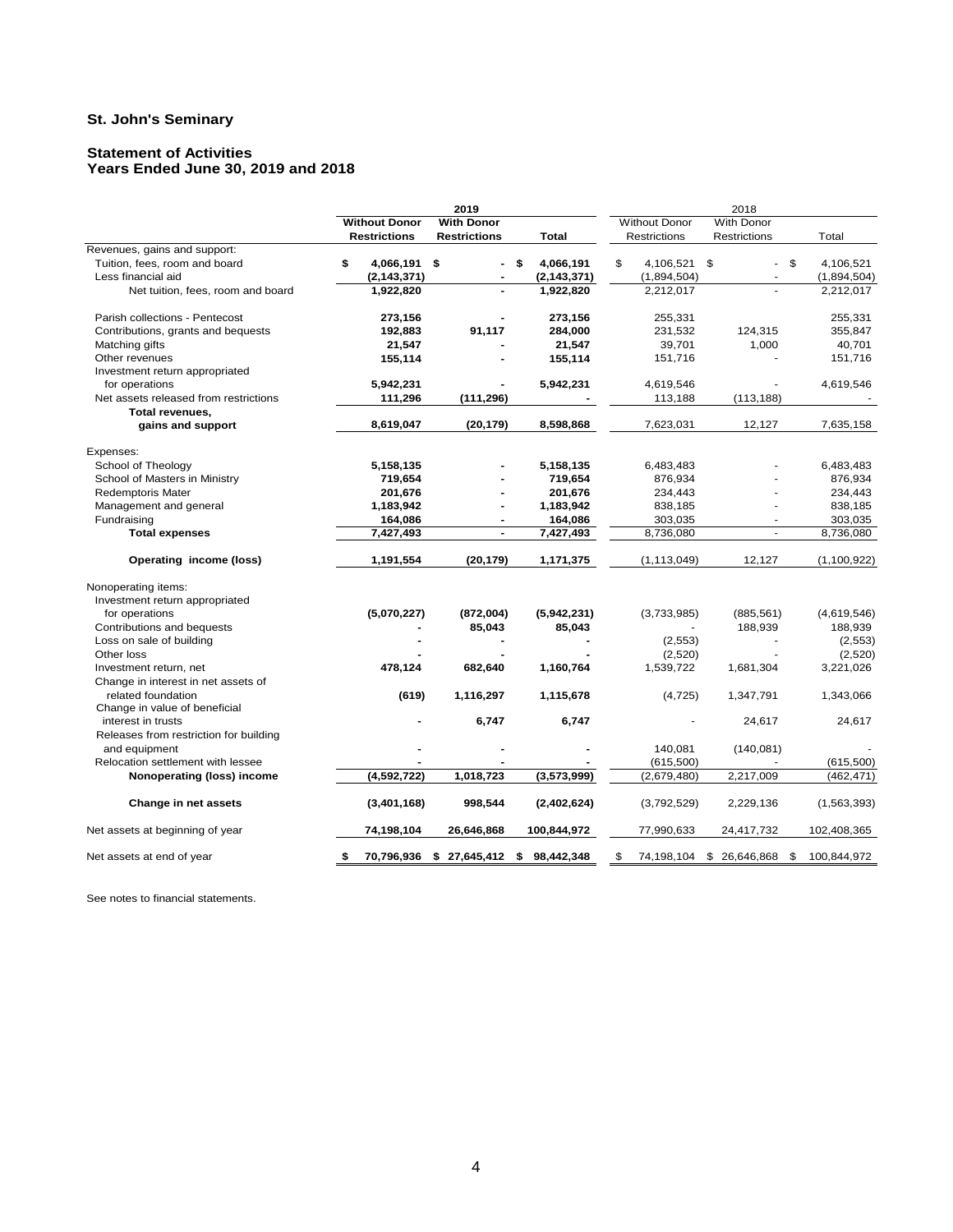#### **Statements of Cash Flows Years Ended June 30, 2019 and 2018**

| Cash flows from operating activities:<br>\$<br>$(2,402,624)$ \$<br>(1, 563, 393)<br>Change in net assets<br>Adjustments to reconcile change in net assets to net cash<br>and cash equivalents used in operating activities:<br>Net realized and unrealized losses (gains) on investments<br>402,152<br>(1,550,999)<br>Loss on sale of building<br>2,553<br>In-kind rent in satisfaction of notes receivable, related organization<br>18,750<br>22,500<br>Change in value of beneficial interest in trusts<br>(24, 617)<br>(6, 747)<br>769,511<br>779,054<br>Depreciation<br>(1, 115, 678)<br>(1,343,066)<br>Change in interest in net assets of related foundation<br>Contributions restricted for long-term investment<br>(85, 043)<br>(188, 939)<br>Changes in operating assets and liabilities:<br>(Increase) decrease in:<br>25,378<br>Interest and dividends receivable<br>15,711<br>53,659<br>37,072<br>Prepaid expenses and other assets<br>78,595<br>Tuition receivable, net of allowances<br>47,324<br>Due from related organization<br>(289, 343)<br>Pledges receivable<br>(94)<br>Increase (decrease) in:<br>Due to related organization<br>212,361<br>613,466<br>Deferred revenue<br>(22, 986)<br>(49, 458)<br>Accounts payable and accrued expenses<br>(1,573,023)<br>957,015<br>Notes payable and accrued interest<br>401,043<br>399,003<br>Net cash and cash equivalents used in operating activities<br>(3, 186, 883)<br>(2, 193, 980)<br>Cash flows from investing activities:<br>Purchase of land, buildings and equipment<br>(52, 220)<br>(551, 991)<br>Proceeds from sale of land, buildings and equipment<br>152,447<br>Purchase of assets restricted to long term investment<br>(30, 691)<br>(21, 632)<br>Proceeds from sale of assets restricted to long term investment<br>32,185<br>94,256<br>Purchase of investments<br>(216, 410)<br>(299, 343)<br>Proceeds from sale/redemptions of investments<br>4,600,000<br>3,140,111<br>Transfer of assets from related foundation<br>87,870<br>90,458<br>Net cash and cash equivalents provided by investing activities<br>4,429,793<br>2,595,247<br>Cash flows from financing activities:<br>Proceeds from notes payable<br>385,305<br>Proceeds from restricted contributions<br>85,043<br>188,939<br>85,043<br>Net cash and cash equivalents provided by financing activities<br>574,244<br>1,327,953<br>Net increase in cash and cash equivalents<br>975,511<br>1,611,962<br>636,451<br>Cash and cash equivalents at beginning of year<br>2,939,915<br>\$<br>1,611,962<br>\$<br>Cash and cash equivalents at end of year<br>Supplemental disclosures of noncash operating and investing activities:<br>In-kind rent in satisfaction of notes receivable, related organization<br>22,500<br>\$<br>18,750<br>Reduction of due to related organization in satisfaction<br>1,283,848<br>\$<br>of notes receivable, related organization |  | 2019 | 2018 |
|----------------------------------------------------------------------------------------------------------------------------------------------------------------------------------------------------------------------------------------------------------------------------------------------------------------------------------------------------------------------------------------------------------------------------------------------------------------------------------------------------------------------------------------------------------------------------------------------------------------------------------------------------------------------------------------------------------------------------------------------------------------------------------------------------------------------------------------------------------------------------------------------------------------------------------------------------------------------------------------------------------------------------------------------------------------------------------------------------------------------------------------------------------------------------------------------------------------------------------------------------------------------------------------------------------------------------------------------------------------------------------------------------------------------------------------------------------------------------------------------------------------------------------------------------------------------------------------------------------------------------------------------------------------------------------------------------------------------------------------------------------------------------------------------------------------------------------------------------------------------------------------------------------------------------------------------------------------------------------------------------------------------------------------------------------------------------------------------------------------------------------------------------------------------------------------------------------------------------------------------------------------------------------------------------------------------------------------------------------------------------------------------------------------------------------------------------------------------------------------------------------------------------------------------------------------------------------------------------------------------------------------------------------------------------------------------------------------------------------------------------------------------------------------------------------------------------------------------------------------------------------------------------------|--|------|------|
|                                                                                                                                                                                                                                                                                                                                                                                                                                                                                                                                                                                                                                                                                                                                                                                                                                                                                                                                                                                                                                                                                                                                                                                                                                                                                                                                                                                                                                                                                                                                                                                                                                                                                                                                                                                                                                                                                                                                                                                                                                                                                                                                                                                                                                                                                                                                                                                                                                                                                                                                                                                                                                                                                                                                                                                                                                                                                                          |  |      |      |
|                                                                                                                                                                                                                                                                                                                                                                                                                                                                                                                                                                                                                                                                                                                                                                                                                                                                                                                                                                                                                                                                                                                                                                                                                                                                                                                                                                                                                                                                                                                                                                                                                                                                                                                                                                                                                                                                                                                                                                                                                                                                                                                                                                                                                                                                                                                                                                                                                                                                                                                                                                                                                                                                                                                                                                                                                                                                                                          |  |      |      |
|                                                                                                                                                                                                                                                                                                                                                                                                                                                                                                                                                                                                                                                                                                                                                                                                                                                                                                                                                                                                                                                                                                                                                                                                                                                                                                                                                                                                                                                                                                                                                                                                                                                                                                                                                                                                                                                                                                                                                                                                                                                                                                                                                                                                                                                                                                                                                                                                                                                                                                                                                                                                                                                                                                                                                                                                                                                                                                          |  |      |      |
|                                                                                                                                                                                                                                                                                                                                                                                                                                                                                                                                                                                                                                                                                                                                                                                                                                                                                                                                                                                                                                                                                                                                                                                                                                                                                                                                                                                                                                                                                                                                                                                                                                                                                                                                                                                                                                                                                                                                                                                                                                                                                                                                                                                                                                                                                                                                                                                                                                                                                                                                                                                                                                                                                                                                                                                                                                                                                                          |  |      |      |
|                                                                                                                                                                                                                                                                                                                                                                                                                                                                                                                                                                                                                                                                                                                                                                                                                                                                                                                                                                                                                                                                                                                                                                                                                                                                                                                                                                                                                                                                                                                                                                                                                                                                                                                                                                                                                                                                                                                                                                                                                                                                                                                                                                                                                                                                                                                                                                                                                                                                                                                                                                                                                                                                                                                                                                                                                                                                                                          |  |      |      |
|                                                                                                                                                                                                                                                                                                                                                                                                                                                                                                                                                                                                                                                                                                                                                                                                                                                                                                                                                                                                                                                                                                                                                                                                                                                                                                                                                                                                                                                                                                                                                                                                                                                                                                                                                                                                                                                                                                                                                                                                                                                                                                                                                                                                                                                                                                                                                                                                                                                                                                                                                                                                                                                                                                                                                                                                                                                                                                          |  |      |      |
|                                                                                                                                                                                                                                                                                                                                                                                                                                                                                                                                                                                                                                                                                                                                                                                                                                                                                                                                                                                                                                                                                                                                                                                                                                                                                                                                                                                                                                                                                                                                                                                                                                                                                                                                                                                                                                                                                                                                                                                                                                                                                                                                                                                                                                                                                                                                                                                                                                                                                                                                                                                                                                                                                                                                                                                                                                                                                                          |  |      |      |
|                                                                                                                                                                                                                                                                                                                                                                                                                                                                                                                                                                                                                                                                                                                                                                                                                                                                                                                                                                                                                                                                                                                                                                                                                                                                                                                                                                                                                                                                                                                                                                                                                                                                                                                                                                                                                                                                                                                                                                                                                                                                                                                                                                                                                                                                                                                                                                                                                                                                                                                                                                                                                                                                                                                                                                                                                                                                                                          |  |      |      |
|                                                                                                                                                                                                                                                                                                                                                                                                                                                                                                                                                                                                                                                                                                                                                                                                                                                                                                                                                                                                                                                                                                                                                                                                                                                                                                                                                                                                                                                                                                                                                                                                                                                                                                                                                                                                                                                                                                                                                                                                                                                                                                                                                                                                                                                                                                                                                                                                                                                                                                                                                                                                                                                                                                                                                                                                                                                                                                          |  |      |      |
|                                                                                                                                                                                                                                                                                                                                                                                                                                                                                                                                                                                                                                                                                                                                                                                                                                                                                                                                                                                                                                                                                                                                                                                                                                                                                                                                                                                                                                                                                                                                                                                                                                                                                                                                                                                                                                                                                                                                                                                                                                                                                                                                                                                                                                                                                                                                                                                                                                                                                                                                                                                                                                                                                                                                                                                                                                                                                                          |  |      |      |
|                                                                                                                                                                                                                                                                                                                                                                                                                                                                                                                                                                                                                                                                                                                                                                                                                                                                                                                                                                                                                                                                                                                                                                                                                                                                                                                                                                                                                                                                                                                                                                                                                                                                                                                                                                                                                                                                                                                                                                                                                                                                                                                                                                                                                                                                                                                                                                                                                                                                                                                                                                                                                                                                                                                                                                                                                                                                                                          |  |      |      |
|                                                                                                                                                                                                                                                                                                                                                                                                                                                                                                                                                                                                                                                                                                                                                                                                                                                                                                                                                                                                                                                                                                                                                                                                                                                                                                                                                                                                                                                                                                                                                                                                                                                                                                                                                                                                                                                                                                                                                                                                                                                                                                                                                                                                                                                                                                                                                                                                                                                                                                                                                                                                                                                                                                                                                                                                                                                                                                          |  |      |      |
|                                                                                                                                                                                                                                                                                                                                                                                                                                                                                                                                                                                                                                                                                                                                                                                                                                                                                                                                                                                                                                                                                                                                                                                                                                                                                                                                                                                                                                                                                                                                                                                                                                                                                                                                                                                                                                                                                                                                                                                                                                                                                                                                                                                                                                                                                                                                                                                                                                                                                                                                                                                                                                                                                                                                                                                                                                                                                                          |  |      |      |
|                                                                                                                                                                                                                                                                                                                                                                                                                                                                                                                                                                                                                                                                                                                                                                                                                                                                                                                                                                                                                                                                                                                                                                                                                                                                                                                                                                                                                                                                                                                                                                                                                                                                                                                                                                                                                                                                                                                                                                                                                                                                                                                                                                                                                                                                                                                                                                                                                                                                                                                                                                                                                                                                                                                                                                                                                                                                                                          |  |      |      |
|                                                                                                                                                                                                                                                                                                                                                                                                                                                                                                                                                                                                                                                                                                                                                                                                                                                                                                                                                                                                                                                                                                                                                                                                                                                                                                                                                                                                                                                                                                                                                                                                                                                                                                                                                                                                                                                                                                                                                                                                                                                                                                                                                                                                                                                                                                                                                                                                                                                                                                                                                                                                                                                                                                                                                                                                                                                                                                          |  |      |      |
|                                                                                                                                                                                                                                                                                                                                                                                                                                                                                                                                                                                                                                                                                                                                                                                                                                                                                                                                                                                                                                                                                                                                                                                                                                                                                                                                                                                                                                                                                                                                                                                                                                                                                                                                                                                                                                                                                                                                                                                                                                                                                                                                                                                                                                                                                                                                                                                                                                                                                                                                                                                                                                                                                                                                                                                                                                                                                                          |  |      |      |
|                                                                                                                                                                                                                                                                                                                                                                                                                                                                                                                                                                                                                                                                                                                                                                                                                                                                                                                                                                                                                                                                                                                                                                                                                                                                                                                                                                                                                                                                                                                                                                                                                                                                                                                                                                                                                                                                                                                                                                                                                                                                                                                                                                                                                                                                                                                                                                                                                                                                                                                                                                                                                                                                                                                                                                                                                                                                                                          |  |      |      |
|                                                                                                                                                                                                                                                                                                                                                                                                                                                                                                                                                                                                                                                                                                                                                                                                                                                                                                                                                                                                                                                                                                                                                                                                                                                                                                                                                                                                                                                                                                                                                                                                                                                                                                                                                                                                                                                                                                                                                                                                                                                                                                                                                                                                                                                                                                                                                                                                                                                                                                                                                                                                                                                                                                                                                                                                                                                                                                          |  |      |      |
|                                                                                                                                                                                                                                                                                                                                                                                                                                                                                                                                                                                                                                                                                                                                                                                                                                                                                                                                                                                                                                                                                                                                                                                                                                                                                                                                                                                                                                                                                                                                                                                                                                                                                                                                                                                                                                                                                                                                                                                                                                                                                                                                                                                                                                                                                                                                                                                                                                                                                                                                                                                                                                                                                                                                                                                                                                                                                                          |  |      |      |
|                                                                                                                                                                                                                                                                                                                                                                                                                                                                                                                                                                                                                                                                                                                                                                                                                                                                                                                                                                                                                                                                                                                                                                                                                                                                                                                                                                                                                                                                                                                                                                                                                                                                                                                                                                                                                                                                                                                                                                                                                                                                                                                                                                                                                                                                                                                                                                                                                                                                                                                                                                                                                                                                                                                                                                                                                                                                                                          |  |      |      |
|                                                                                                                                                                                                                                                                                                                                                                                                                                                                                                                                                                                                                                                                                                                                                                                                                                                                                                                                                                                                                                                                                                                                                                                                                                                                                                                                                                                                                                                                                                                                                                                                                                                                                                                                                                                                                                                                                                                                                                                                                                                                                                                                                                                                                                                                                                                                                                                                                                                                                                                                                                                                                                                                                                                                                                                                                                                                                                          |  |      |      |
|                                                                                                                                                                                                                                                                                                                                                                                                                                                                                                                                                                                                                                                                                                                                                                                                                                                                                                                                                                                                                                                                                                                                                                                                                                                                                                                                                                                                                                                                                                                                                                                                                                                                                                                                                                                                                                                                                                                                                                                                                                                                                                                                                                                                                                                                                                                                                                                                                                                                                                                                                                                                                                                                                                                                                                                                                                                                                                          |  |      |      |
|                                                                                                                                                                                                                                                                                                                                                                                                                                                                                                                                                                                                                                                                                                                                                                                                                                                                                                                                                                                                                                                                                                                                                                                                                                                                                                                                                                                                                                                                                                                                                                                                                                                                                                                                                                                                                                                                                                                                                                                                                                                                                                                                                                                                                                                                                                                                                                                                                                                                                                                                                                                                                                                                                                                                                                                                                                                                                                          |  |      |      |
|                                                                                                                                                                                                                                                                                                                                                                                                                                                                                                                                                                                                                                                                                                                                                                                                                                                                                                                                                                                                                                                                                                                                                                                                                                                                                                                                                                                                                                                                                                                                                                                                                                                                                                                                                                                                                                                                                                                                                                                                                                                                                                                                                                                                                                                                                                                                                                                                                                                                                                                                                                                                                                                                                                                                                                                                                                                                                                          |  |      |      |
|                                                                                                                                                                                                                                                                                                                                                                                                                                                                                                                                                                                                                                                                                                                                                                                                                                                                                                                                                                                                                                                                                                                                                                                                                                                                                                                                                                                                                                                                                                                                                                                                                                                                                                                                                                                                                                                                                                                                                                                                                                                                                                                                                                                                                                                                                                                                                                                                                                                                                                                                                                                                                                                                                                                                                                                                                                                                                                          |  |      |      |
|                                                                                                                                                                                                                                                                                                                                                                                                                                                                                                                                                                                                                                                                                                                                                                                                                                                                                                                                                                                                                                                                                                                                                                                                                                                                                                                                                                                                                                                                                                                                                                                                                                                                                                                                                                                                                                                                                                                                                                                                                                                                                                                                                                                                                                                                                                                                                                                                                                                                                                                                                                                                                                                                                                                                                                                                                                                                                                          |  |      |      |
|                                                                                                                                                                                                                                                                                                                                                                                                                                                                                                                                                                                                                                                                                                                                                                                                                                                                                                                                                                                                                                                                                                                                                                                                                                                                                                                                                                                                                                                                                                                                                                                                                                                                                                                                                                                                                                                                                                                                                                                                                                                                                                                                                                                                                                                                                                                                                                                                                                                                                                                                                                                                                                                                                                                                                                                                                                                                                                          |  |      |      |
|                                                                                                                                                                                                                                                                                                                                                                                                                                                                                                                                                                                                                                                                                                                                                                                                                                                                                                                                                                                                                                                                                                                                                                                                                                                                                                                                                                                                                                                                                                                                                                                                                                                                                                                                                                                                                                                                                                                                                                                                                                                                                                                                                                                                                                                                                                                                                                                                                                                                                                                                                                                                                                                                                                                                                                                                                                                                                                          |  |      |      |
|                                                                                                                                                                                                                                                                                                                                                                                                                                                                                                                                                                                                                                                                                                                                                                                                                                                                                                                                                                                                                                                                                                                                                                                                                                                                                                                                                                                                                                                                                                                                                                                                                                                                                                                                                                                                                                                                                                                                                                                                                                                                                                                                                                                                                                                                                                                                                                                                                                                                                                                                                                                                                                                                                                                                                                                                                                                                                                          |  |      |      |
|                                                                                                                                                                                                                                                                                                                                                                                                                                                                                                                                                                                                                                                                                                                                                                                                                                                                                                                                                                                                                                                                                                                                                                                                                                                                                                                                                                                                                                                                                                                                                                                                                                                                                                                                                                                                                                                                                                                                                                                                                                                                                                                                                                                                                                                                                                                                                                                                                                                                                                                                                                                                                                                                                                                                                                                                                                                                                                          |  |      |      |
|                                                                                                                                                                                                                                                                                                                                                                                                                                                                                                                                                                                                                                                                                                                                                                                                                                                                                                                                                                                                                                                                                                                                                                                                                                                                                                                                                                                                                                                                                                                                                                                                                                                                                                                                                                                                                                                                                                                                                                                                                                                                                                                                                                                                                                                                                                                                                                                                                                                                                                                                                                                                                                                                                                                                                                                                                                                                                                          |  |      |      |
|                                                                                                                                                                                                                                                                                                                                                                                                                                                                                                                                                                                                                                                                                                                                                                                                                                                                                                                                                                                                                                                                                                                                                                                                                                                                                                                                                                                                                                                                                                                                                                                                                                                                                                                                                                                                                                                                                                                                                                                                                                                                                                                                                                                                                                                                                                                                                                                                                                                                                                                                                                                                                                                                                                                                                                                                                                                                                                          |  |      |      |
|                                                                                                                                                                                                                                                                                                                                                                                                                                                                                                                                                                                                                                                                                                                                                                                                                                                                                                                                                                                                                                                                                                                                                                                                                                                                                                                                                                                                                                                                                                                                                                                                                                                                                                                                                                                                                                                                                                                                                                                                                                                                                                                                                                                                                                                                                                                                                                                                                                                                                                                                                                                                                                                                                                                                                                                                                                                                                                          |  |      |      |
|                                                                                                                                                                                                                                                                                                                                                                                                                                                                                                                                                                                                                                                                                                                                                                                                                                                                                                                                                                                                                                                                                                                                                                                                                                                                                                                                                                                                                                                                                                                                                                                                                                                                                                                                                                                                                                                                                                                                                                                                                                                                                                                                                                                                                                                                                                                                                                                                                                                                                                                                                                                                                                                                                                                                                                                                                                                                                                          |  |      |      |
|                                                                                                                                                                                                                                                                                                                                                                                                                                                                                                                                                                                                                                                                                                                                                                                                                                                                                                                                                                                                                                                                                                                                                                                                                                                                                                                                                                                                                                                                                                                                                                                                                                                                                                                                                                                                                                                                                                                                                                                                                                                                                                                                                                                                                                                                                                                                                                                                                                                                                                                                                                                                                                                                                                                                                                                                                                                                                                          |  |      |      |
|                                                                                                                                                                                                                                                                                                                                                                                                                                                                                                                                                                                                                                                                                                                                                                                                                                                                                                                                                                                                                                                                                                                                                                                                                                                                                                                                                                                                                                                                                                                                                                                                                                                                                                                                                                                                                                                                                                                                                                                                                                                                                                                                                                                                                                                                                                                                                                                                                                                                                                                                                                                                                                                                                                                                                                                                                                                                                                          |  |      |      |
|                                                                                                                                                                                                                                                                                                                                                                                                                                                                                                                                                                                                                                                                                                                                                                                                                                                                                                                                                                                                                                                                                                                                                                                                                                                                                                                                                                                                                                                                                                                                                                                                                                                                                                                                                                                                                                                                                                                                                                                                                                                                                                                                                                                                                                                                                                                                                                                                                                                                                                                                                                                                                                                                                                                                                                                                                                                                                                          |  |      |      |
|                                                                                                                                                                                                                                                                                                                                                                                                                                                                                                                                                                                                                                                                                                                                                                                                                                                                                                                                                                                                                                                                                                                                                                                                                                                                                                                                                                                                                                                                                                                                                                                                                                                                                                                                                                                                                                                                                                                                                                                                                                                                                                                                                                                                                                                                                                                                                                                                                                                                                                                                                                                                                                                                                                                                                                                                                                                                                                          |  |      |      |
|                                                                                                                                                                                                                                                                                                                                                                                                                                                                                                                                                                                                                                                                                                                                                                                                                                                                                                                                                                                                                                                                                                                                                                                                                                                                                                                                                                                                                                                                                                                                                                                                                                                                                                                                                                                                                                                                                                                                                                                                                                                                                                                                                                                                                                                                                                                                                                                                                                                                                                                                                                                                                                                                                                                                                                                                                                                                                                          |  |      |      |
|                                                                                                                                                                                                                                                                                                                                                                                                                                                                                                                                                                                                                                                                                                                                                                                                                                                                                                                                                                                                                                                                                                                                                                                                                                                                                                                                                                                                                                                                                                                                                                                                                                                                                                                                                                                                                                                                                                                                                                                                                                                                                                                                                                                                                                                                                                                                                                                                                                                                                                                                                                                                                                                                                                                                                                                                                                                                                                          |  |      |      |
|                                                                                                                                                                                                                                                                                                                                                                                                                                                                                                                                                                                                                                                                                                                                                                                                                                                                                                                                                                                                                                                                                                                                                                                                                                                                                                                                                                                                                                                                                                                                                                                                                                                                                                                                                                                                                                                                                                                                                                                                                                                                                                                                                                                                                                                                                                                                                                                                                                                                                                                                                                                                                                                                                                                                                                                                                                                                                                          |  |      |      |
|                                                                                                                                                                                                                                                                                                                                                                                                                                                                                                                                                                                                                                                                                                                                                                                                                                                                                                                                                                                                                                                                                                                                                                                                                                                                                                                                                                                                                                                                                                                                                                                                                                                                                                                                                                                                                                                                                                                                                                                                                                                                                                                                                                                                                                                                                                                                                                                                                                                                                                                                                                                                                                                                                                                                                                                                                                                                                                          |  |      |      |
|                                                                                                                                                                                                                                                                                                                                                                                                                                                                                                                                                                                                                                                                                                                                                                                                                                                                                                                                                                                                                                                                                                                                                                                                                                                                                                                                                                                                                                                                                                                                                                                                                                                                                                                                                                                                                                                                                                                                                                                                                                                                                                                                                                                                                                                                                                                                                                                                                                                                                                                                                                                                                                                                                                                                                                                                                                                                                                          |  |      |      |
|                                                                                                                                                                                                                                                                                                                                                                                                                                                                                                                                                                                                                                                                                                                                                                                                                                                                                                                                                                                                                                                                                                                                                                                                                                                                                                                                                                                                                                                                                                                                                                                                                                                                                                                                                                                                                                                                                                                                                                                                                                                                                                                                                                                                                                                                                                                                                                                                                                                                                                                                                                                                                                                                                                                                                                                                                                                                                                          |  |      |      |
|                                                                                                                                                                                                                                                                                                                                                                                                                                                                                                                                                                                                                                                                                                                                                                                                                                                                                                                                                                                                                                                                                                                                                                                                                                                                                                                                                                                                                                                                                                                                                                                                                                                                                                                                                                                                                                                                                                                                                                                                                                                                                                                                                                                                                                                                                                                                                                                                                                                                                                                                                                                                                                                                                                                                                                                                                                                                                                          |  |      |      |

See notes to financial statements.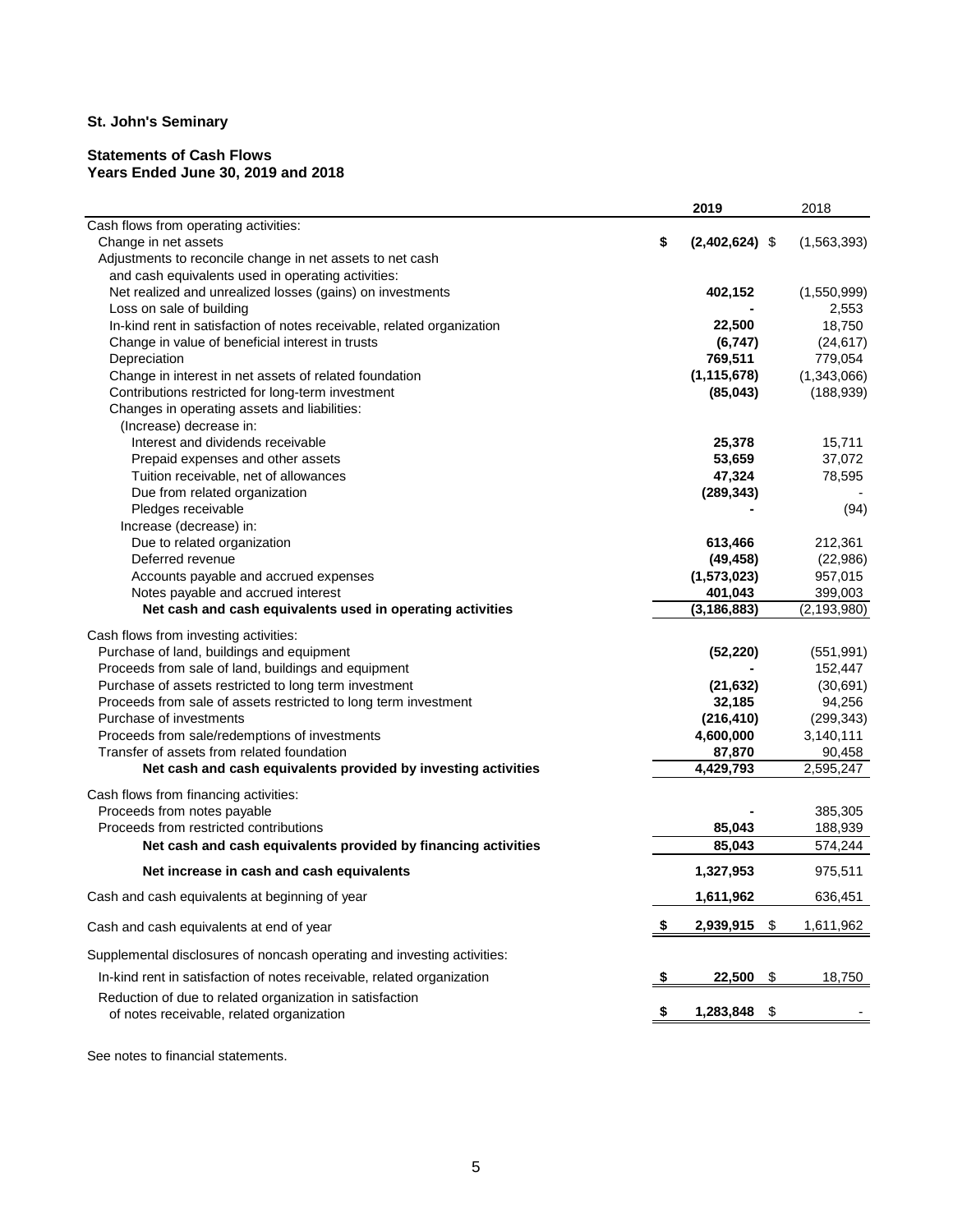## **Notes to Financial Statements**

## **Note 1. Principal Activity**

St. John's Seminary (the Seminary) was incorporated in Massachusetts as a nonprofit religious organization in 1883. The Seminary is a Roman Catholic Archdiocese of Boston professional and graduate theological school dedicated primarily to the intellectual, cultural and spiritual preparation of seminarians for the priesthood. The Seminary's primary sources of funding are investment income, tuition and donations.

The Archbishop of Boston, by virtue of his office, serves as chairman of the Seminary and numerous other separately incorporated Catholic organizations that operate within the Archdiocese of Boston. While these organizations are considered to be related organizations of the Seminary, their financial activities are not presented as part of the accompanying financial statements, except to the extent of related party transactions.

## **Note 2. Summary of Significant Accounting Policies**

**Basis of presentation:** The Seminary's financial statements have been prepared on the accrual basis of accounting and in accordance with accounting standards established by the Financial Accounting Standards Board (FASB). The FASB sets accounting principles generally accepted in the United States of America (U.S. GAAP) to ensure financial condition, changes in net assets, and cash flows are consistently reported. References to U.S. GAAP issued by the FASB in these footnotes are to the FASB Accounting Standards Codification (ASC).

**Classification and reporting of net assets:** Net assets, revenues, gains and losses are classified based on the existence or absence of donor imposed restrictions, either explicit or implicit. The two classes of net assets – with donor restrictions and without donor restrictions – are defined as follows:

- With donor restrictions net assets subject to donor-imposed stipulations that require they be maintained in perpetuity or that permit the Seminary to use or expend the donated assets as specified and are satisfied by either the passage of time or by actions of the Seminary. Net assets with donor restrictions also include, under Massachusetts General Law (MGL), amounts representing cumulative unexpended investment return on donor restricted endowment funds, which are subject to prudent appropriation by the Board of Trustees (the Board) in accordance with donor use restrictions. When a restriction expires (that is, when a stipulated time restriction ends or purpose restriction is accomplished), net assets with donor restrictions are reclassified to net assets without donor restrictions and are reported on the statements of activities as net assets released from restrictions.
- Without donor restrictions net assets which are not subject to donor-imposed stipulations. Net assets without donor restrictions include expendable funds available to support the Seminary. In addition, net assets without donor restrictions include funds which represent resources designated by the Board for specific purposes.

**Revenue recognition:** Revenues are reported as increases in net assets without donor restrictions unless the use of related assets is limited by donor imposed restrictions or time restrictions. Expenses are reported as decreases in net assets without donor restrictions.

Tuition revenue is recorded net of financial aid discounts. The Seminary defers recognition of the registration and tuition revenue to the period in which the related educational instruction is performed and related expenses are incurred. Accordingly, registration and tuition fees received for the next academic year are deferred until the first day of the new fiscal year and recorded ratably over the semester.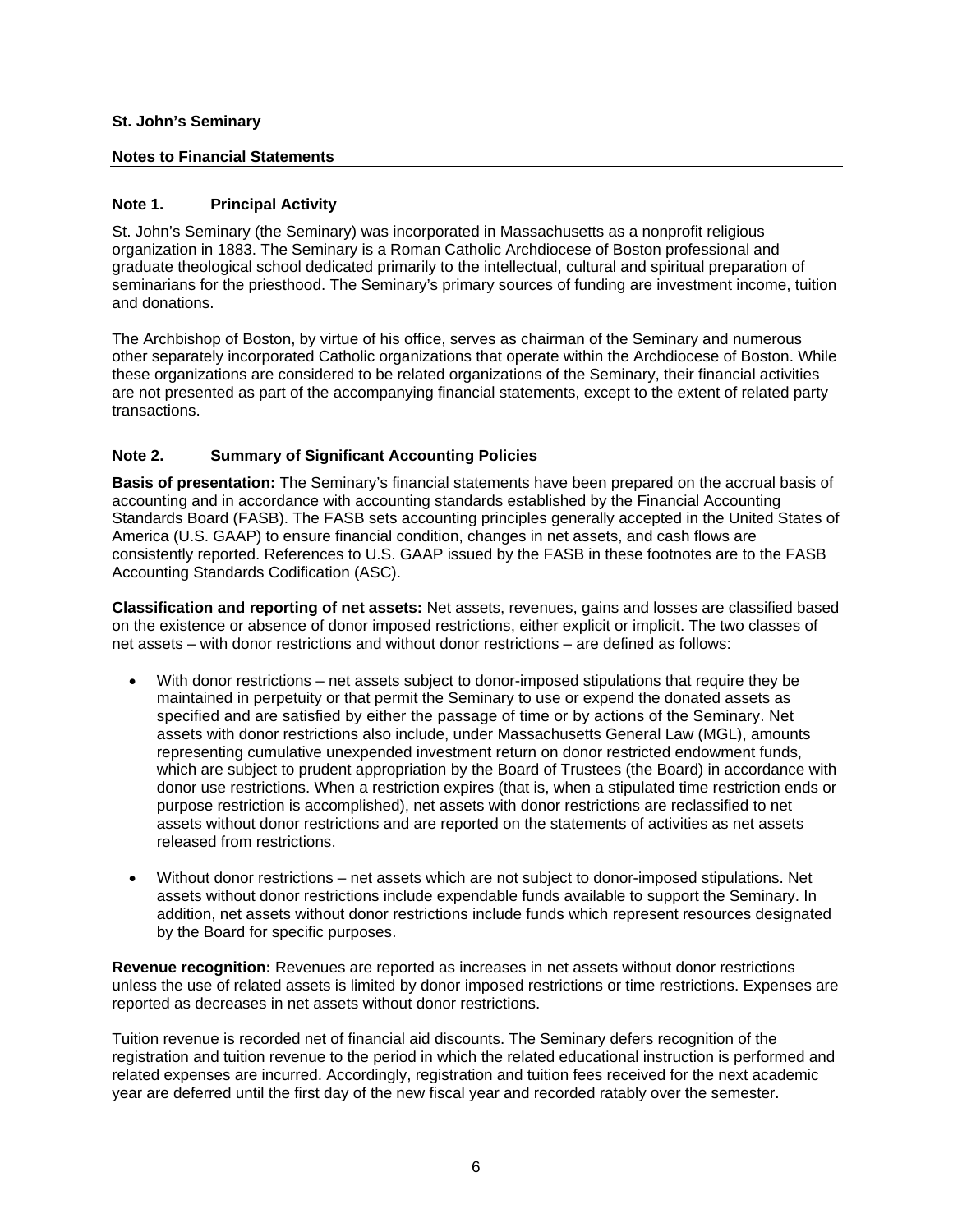### **Notes to Financial Statements**

## **Note 2. Summary of Significant Accounting Policies (Continued)**

**Contributions and pledges receivable:** Contributions, including unconditional promises to give, are initially recognized at fair value as revenues in the period the donor's commitments are received. Conditional promises to give are not recognized until the conditions they depend on are substantially met. Contributions to be received after one year are discounted at a rate commensurate with the risk involved. Amortization of the discount is recorded as contribution revenue. Allowance is made for uncollectible contributions based upon past experience and other relevant factors. As of June 30, 2019 and 2018, the allowance for doubtful accounts related to pledge receivables is \$815, and all pledges are expected to be collected during fiscal year 2020.

**Contributed services:** The Seminary recognizes contributions of services received as support at fair value in the statement of activities with an equal amount recognized as expense if the services provided require special skills and would need to be purchased by the Seminary if not contributed.

**Cash and cash equivalents:** The Seminary considers investments with original maturities of three months or less at the time of purchase to be cash equivalents.

**Tuition receivable:** Tuition receivable is stated at the amount outstanding less an allowance for doubtful accounts. The allowance is established through a charge to bad debt expense in the statement of activities for balances that have been deemed uncollectible. On a periodic basis, management evaluates its receivables and establishes or adjusts its allowances to amounts that it believes will be adequate to absorb possible losses on accounts that may become uncollectible based on evaluations of the collectability of individual accounts, the Seminary's history of prior loss experience, and on the current economic conditions. Accounts are charged against the allowances when management believes that the collectability of the specific account is unlikely. As of June 30, 2019 and 2018, the allowance for doubtful accounts related to tuition receivables is \$0 and \$6,210, respectively.

**Note receivable related organization:** Note receivable is stated at the amount of unpaid principal less an allowance for credit losses. The allowance for credit losses is increased through a provision for credit losses charged to income, and decreased by charge-offs, net of recoveries, when management determines that collectability of amounts due is unlikely. The allowance is based on management's estimate of the amount necessary to absorb losses on existing loans. Management's estimate is based on a review of specific loans, the Seminary's past loan loss experience, known and inherent risks in the entire loan portfolio, overall portfolio quality, estimated fair value of any underlying collateral, and current economic conditions that may affect the borrower's ability to repay. As of June 30, 2019 and 2018, the Seminary has determined that no allowance is necessary.

**Beneficial interest in trusts:** The Seminary is the beneficiary of a number of charitable trusts (split interest agreements), which are included in beneficial interest in trusts on the statements of financial position. The Seminary initially recognizes a contribution as well as an interest in the underlying investment which is calculated based on the specified amount or percentage of the fair value of the trusts' assets, which represent the Seminary's ownership percentage.

For agreements and trust assets maintained by an outside trustee, the Seminary includes in the beneficial interest in charitable trusts the value of the estimated future benefits to be received when the assets are distributed. Adjustments to reflect the changes in the fair value of the investments, revaluation of the present value of the estimated future payments to the donors and/or donors' stated beneficiaries, and changes in actuarial assumptions during the term of the trust are made to the beneficial interest in charitable trusts account and are recognized as change in value of beneficial interest in trusts in the statements of activities.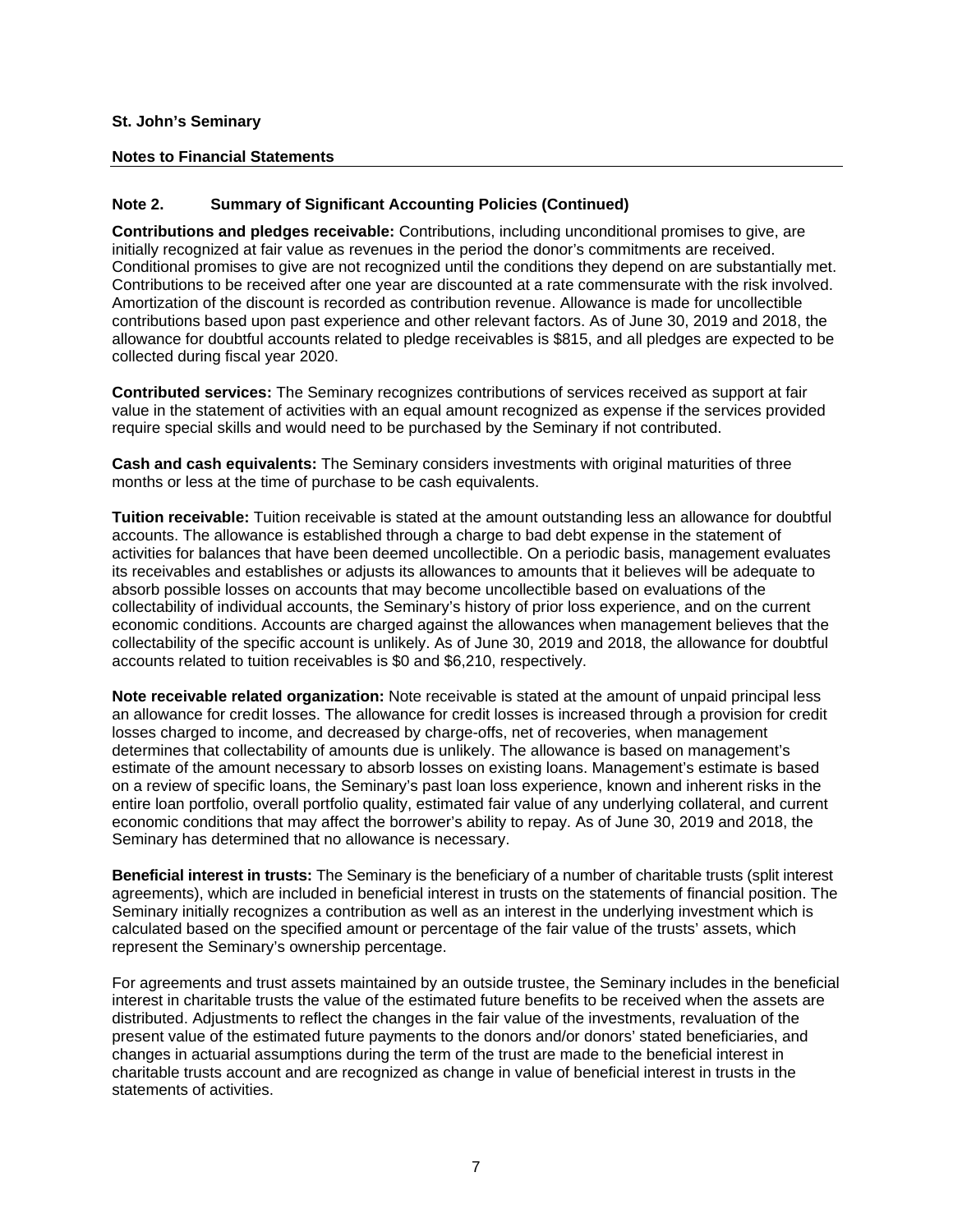### **Notes to Financial Statements**

## **Note 2. Summary of Significant Accounting Policies (Continued)**

**Investments:** All investments have been reported in the financial statements at fair value. The fair value of publicly traded securities is based on quoted market prices established by the major securities markets. Other investments, which are not readily marketable, are carried at estimated fair values provided by investment managers using a valuation methodology that allows for the net asset value (NAV) to be used as a practical expedient. Investment securities in general are exposed to various risks, such as interest rate, credit, and overall market volatility. Due to the level of risk associated with certain investment securities, it is reasonably possible that changes in the values of investment securities will occur in the near term and that such changes could materially affect the amounts reported in the statements of financial position and statements of activities.

Purchases and sales of securities are recorded on trade dates, and realized gains and losses are determined on the basis of the average cost of securities sold. Investment income and realized and unrealized gains or losses are reflected in the statements of activities within investment return, net.

Net investment return from investments without donor restrictions are reported as increases in net assets without donor restrictions. Net investment return from investments of net assets held in perpetuity are reported as increases in net assets with donor restrictions. Net investment return from net assets held in perpetuity classified as with donor restrictions remain in net assets with donor restrictions until appropriated by the Board and expended.

**Land, buildings, improvements, furniture and equipment:** Land, buildings, improvements and furniture and equipment are carried at cost or, if donated, at fair value at the time of donation. Depreciation is recorded on a straight-line basis over the estimated useful lives of the assets, which range from five years for furniture and equipment to forty years for buildings. Leasehold improvements are depreciated over the term of the lease. Expenditures for maintenance and repairs are charged to expense, whereas major betterments are capitalized.

**Land and building held for sale:** The Seminary has been actively marketing the St. Gabriel's property that it owns. The property is located in Brighton, Massachusetts, and had been canonically transferred to the Seminary by the Roman Catholic Archbishop of Boston, A Corporation Sole (Corporation Sole) in January 2014. This property is being marketed for sale and is included in the statements of financial position as land and building held for sale.

**Impairment of long-lived assets:** Long-lived assets, which consist primarily of land, buildings, improvements and furniture and equipment, are reviewed for impairment whenever events or changes in circumstances indicate that the carrying amount of the asset may not be recoverable. When such events occur, the Seminary compares the carrying amounts of the assets to the undiscounted expected future cash flows over the remaining life of the asset. If this comparison indicates that there may be impairment, the amount of impairment is calculated as the difference between the carrying value and fair value. During the fiscal years ended June 30, 2019 and 2018, the Seminary did not identify any impairment indicators.

**Accounting for assets held by others:** The Seminary follows the provisions of Accounting Standards Codification (ASC) Topic 958-605, *Transfer of Assets to a Not-for-Profit Organization or Charitable Trust that Raises or Holds Contributions for Others*. This topical standard requires the Seminary to recognize as an asset its interest in the net assets of other related organizations that hold funds that have been donated for the benefit of the Seminary. Additionally, the statement requires the Seminary to adjust the interest for its share of the change in the related organization's net assets via a charge or credit to its statements of activities. Transfers of funds from the related organization are reported as reductions to the Seminary's recorded interest (see Note 8).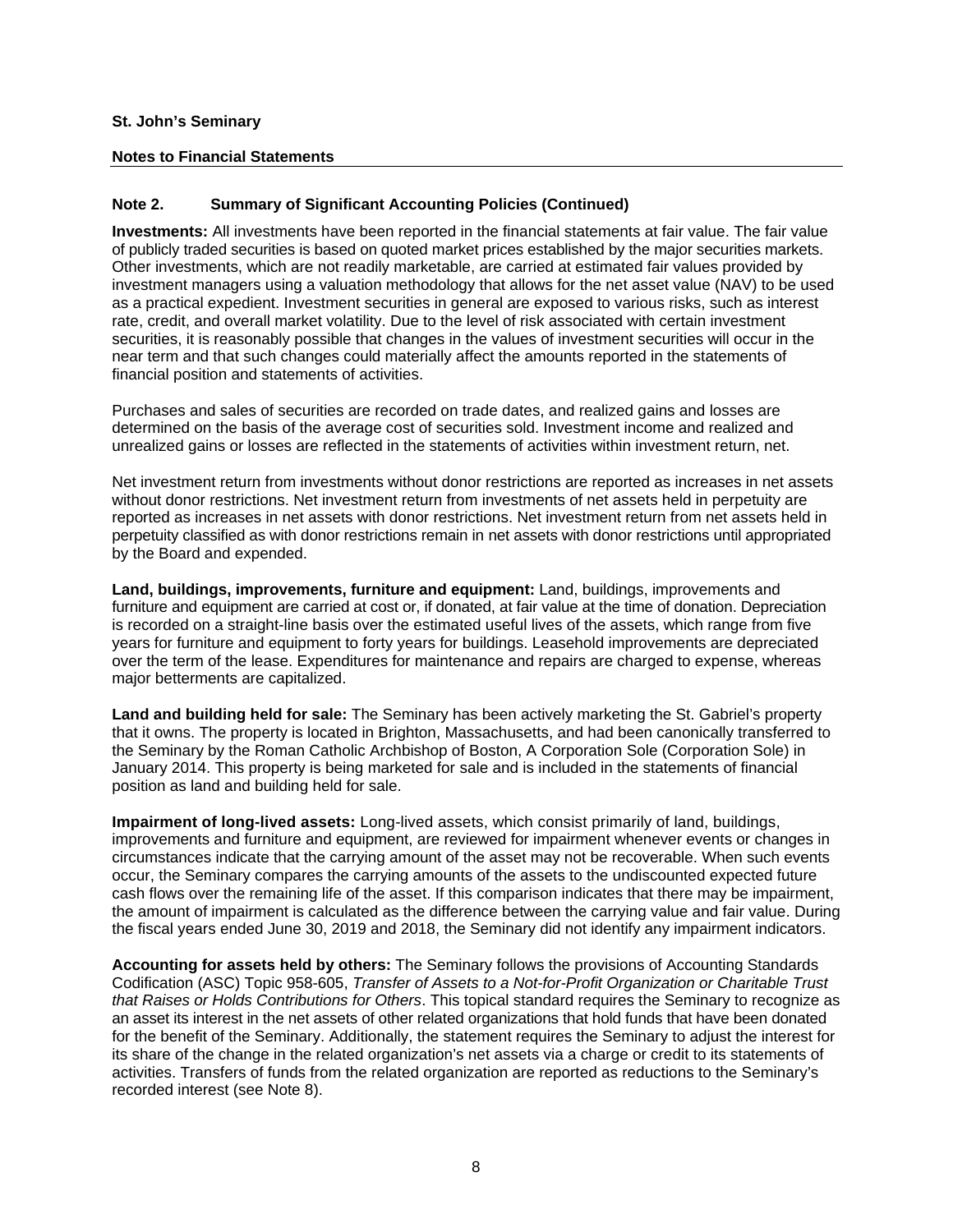#### **Notes to Financial Statements**

## **Note 2. Summary of Significant Accounting Policies (Continued)**

**Concentration of credit risk:** The Seminary's financial instruments that are subject to concentrations of credit risk consist primarily of cash and cash equivalents, investments, tuition and note receivable, related organization.

The Seminary maintains its cash deposits in two major financial institutions, which are insured by the Federal Deposit Insurance Corporation (FDIC) up to \$250,000. At times, funds deposited in banks are in excess of FDIC insured limits. Included in cash equivalents are uninsured money market mutual accounts totaling approximately \$926,000 and \$859,000 at June 30, 2019 and 2018, respectively. The Seminary has not experienced any losses in such accounts and believes it is not exposed to any significant credit risk on cash and cash equivalents. Management monitors on a regular basis, the financial institutions, along with its balances, to keep this potential risk to a minimum.

**Income tax status:** The Seminary is included in the United States Catholic Conference Group Ruling and in the Official Catholic Directory and is therefore exempt from income taxes under Section 501(c)(3) of the Internal Revenue Code, except for net revenue from unrelated business activities. Accordingly, no provision for income taxes is included in these financial statements.

The Seminary recognizes a tax benefit from an uncertain tax position only if it is more likely than not that the tax position will be sustained upon examination by taxing authorities. Management evaluated the Seminary's tax positions and concluded that the Seminary had no material uncertainties in income taxes as of June 30, 2019 or 2018.

The Seminary does not file income tax returns with the Internal Revenue Service or Commonwealth of Massachusetts based on its affiliation with the Archdiocese of Boston and an exemption available to religious organizations.

**Advertising costs:** The Seminary expenses advertising costs as incurred. During the years ended June 30, 2019 and 2018, the Seminary had \$25,660 and \$32,431 of advertising expenses, respectively.

**Operating activities:** The statements of activities include all of the Seminary's revenues and expenses as part of operating activities, including investment return appropriated for operations. Items not included represent investment return, net, investment return appropriated for operations, contributions and bequests restricted for long term purposes, other income not directly attributable to the Seminary's mission, releases from restriction for building and equipment, loss on sale of building, changes in value of beneficial interest in trusts, change in value of in interest in net assets of related foundation and relocation settlement with lessee.

**Accounting estimates:** The preparation of financial statements in conformity with U.S. GAAP requires management to make estimates and assumptions that affect the reported amounts of assets and liabilities and disclosures of contingent assets and liabilities at the date of the financial statements, and the reported amounts of revenues and expenses during the reporting period. Actual results could differ from these estimates.

**Liquidity:** In order to provide information about liquidity, assets are sequenced according to their nearness of conversion to cash and liabilities according to the nearness of their estimated maturity.

**Contingencies:** The Seminary is subject to claims which have arisen in the normal course of business. The likely outcome of these claims is unknown; accordingly, no reserves have been made for the potential settlements of these claims. The Seminary records such claims when the loss is probable to occur and the amount is estimable.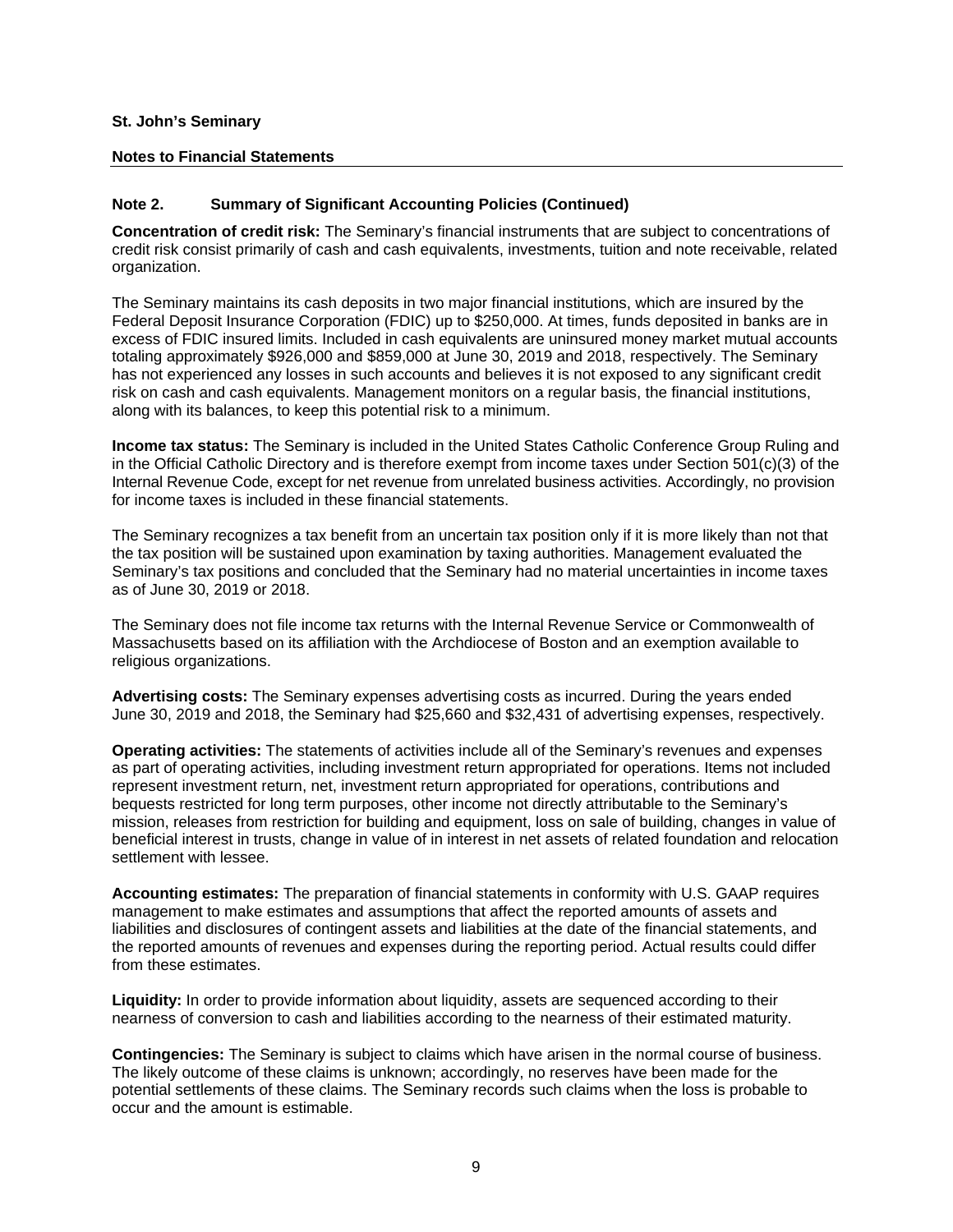#### **Notes to Financial Statements**

## **Note 2. Summary of Significant Accounting Policies (Continued)**

**Reclassifications:** Certain reclassifications within the financial statements have been made to the 2018 financial statements to conform to the 2019 presentation.

**Recently adopted accounting pronouncements:** During 2019, the Seminary adopted ASU 2016-14, *Not-for-Profit Entities (Topic 958): Presentation of Financial Statements of Not-for-Profit Entities*, which amends the requirements for financial statements and notes in ASC Topic 958 to require the Seminary to make reporting changes that effect the following:

- Net asset classifications and related disclosures.
- Underwater donor-restricted endowments and related disclosures.
- Additional disclosures useful in assessing liquidity within one year of the statements of financial position date.
- New reporting requirements related to functional expense allocation methodologies and classifications.
- Reporting of net investment return.

The Seminary made changes to terminology and classification as described above as well as additional or modified disclosures, particularly Notes 3, 9, 11, and 16. Amounts previously reported for the year ended June 30, 2018 have been reclassified, on a retrospective basis, to achieve consistent presentation. Amounts previously reported as temporarily or permanently restricted net assets have been reclassified to be reported as with donor restrictions. There were no underwater endowment funds at July 1, 2017.

**Recently issued accounting pronouncements:** In May 2014, the FASB issued ASU 2014-09, *Revenue from Contracts with Customers (Topic 606)*, requiring an entity to recognize the amount of revenue to which it expects to be entitled for the transfer of promised goods or services to customers. The updated standard will replace most existing revenue recognition guidance in U.S. GAAP when it becomes effective and permits the use of either a full retrospective or retrospective with cumulative effect transition method. On June 3, 2020, the FASB issued ASU 2020-05, *Revenue from Contracts with Customers (Topic 606) and*  Leases (Topic 842): Effective Dates for Certain Entities (ASU 2020-05), which defers the effective date of ASU 2014-09 one year, making it effective for annual reporting periods beginning after December 15, 2019. The Seminary has not yet selected a transition method and is currently evaluating the impact of this ASU on its financial statements.

In February 2016, the FASB issued ASU 2016-02, *Leases (FASB ASC 842)*. The guidance in ASU 2016-02 supersedes the leasing guidance in Topic 840, *Leases*. Under the new guidance, lessees are required to recognize lease assets and lease liabilities on the combined balance sheets for all leases with terms longer than twelve months. Leases will be classified as either finance or operating, with classification affecting the pattern of expense recognition in the combined statements of operations. ASU 2020-05 deferred the effective date of ASU 2016-02 making it effective for annual reporting periods beginning after December 15, 2021. A modified retrospective transition approach is required for lessees for capital and operating leases existing at or entered into after the beginning of the earliest comparative period presented in the financial statements, with certain practical expedients available. The Seminary has not yet selected a transition method and is currently evaluating the impact of this ASU on the financial statements.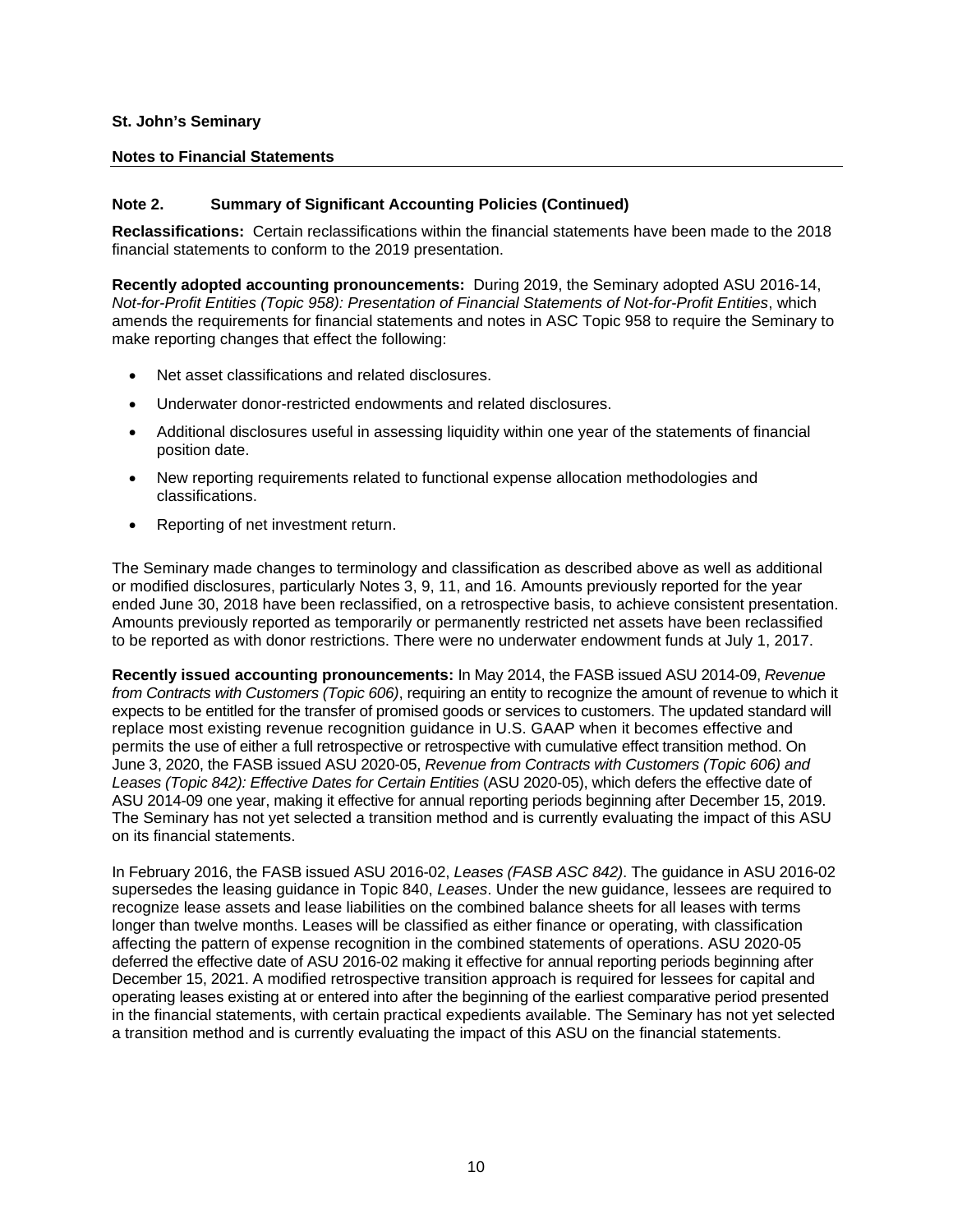### **Notes to Financial Statements**

## **Note 2. Summary of Significant Accounting Policies (Continued)**

In June 2016, the FASB issued ASU 2016-13, *Financial Instruments—Credit Losses (Topic 326): Measurement of Credit Losses on Financial Instruments*, which creates a new credit impairment standard for financial assets measured at amortized cost and available-for-sale debt securities. The ASU requires financial assets measured at amortized cost (including loans, trade receivables and held-to-maturity debt securities) to be presented at the net amount expected to be collected, through an allowance for credit losses that are expected to occur over the remaining life of the asset, rather than incurred losses. The measurement of credit losses for newly recognized financial assets (other than certain purchased assets) and subsequent changes in the allowance for credit losses are recorded in the statement of activities as the amounts expected to be collected change. The ASU is effective for fiscal years beginning after December 15, 2022, including interim periods within those fiscal years. Early adoption is permitted for fiscal years beginning after December 15, 2018, and interim periods within those fiscal years. The Seminary is currently evaluating the impact of this ASU on its financial statements.

In August 2016, FASB issued ASU 2016-15, *Statement of Cash Flows (Topic 230) Classification of Certain Cash Receipts and Cash Payments*, which will make eight targeted changes to how cash receipts and cash payments are presented and classified in the statement of cash flows. ASU 2016-15 will be effective for fiscal years beginning after December 15, 2018, and will require adoption on a retrospective basis unless it is impracticable to apply, in which case we would be required to apply the amendments prospectively as of the earliest date practicable. The Seminary is currently evaluating the impact of this ASU on its financial statements.

In November 2016, the FASB issued ASU 2016-18, *Statement of Cash Flows (Topic 230): Restricted Cash*, which provides guidance on the presentation of restricted cash or restricted cash equivalents in the statement of cash flows. The ASU will be effective for fiscal years beginning after December 15, 2018. The changes in this ASU must be applied using a retrospective transition method with early adoption permitted. The Seminary is currently evaluating the impact of this ASU on its financial statements.

In June 2018, the FASB issued ASU 2018-08, *Not-for-Profit Entities (Topic 958): Clarifying the Scope and the Accounting Guidance for Contributions Received and Contributions Made.* This ASU clarifies the guidance for revaluating whether a transaction is reciprocal (i.e. an exchange transaction) or nonreciprocal (i.e., a contribution) and for distinguishing between conditional and unconditional contributions. The ASU also clarifies the guidance used by entities other than not-for-profits to identify and account for contributions made. The ASU has different effective dates for resource recipients and resource providers. Additionally, the ASU provides for earlier effective dates for public business entities. Where the Seminary is the resource recipient, the ASU is applicable to contributions received for annual periods beginning after December 15, 2018, and interim periods within annual periods beginning after December 15, 2019. Early adoption is permitted. The Seminary is currently evaluating the impact of the adoption of this ASU on its financial statements.

In August 2018, the FASB issued ASU 2018-13, *Fair Value Measurement (Topic 820): Disclosure Framework – Changes in the Disclosure Requirement for Fair Value Measurement.* This ASU modifies the disclosure requirements for fair value measurements in addition to the removal of disclosures related to transfers between Level 1 and Level 2 of the fair value hierarchy, the policy for timing of transfers between levels, the valuation process of Level 3 fair value measurements, and a roll forward of Level 3 investments. Furthermore, entities are no longer required to estimate and disclose the timing of liquidity events for investments measured at fair value. Instead, the requirement to disclose such events applies only when they have been communicated to the reporting entities by the investees or announced publicly. The ASU is effective for all entities for fiscal years, and interim periods within those fiscal years, beginning after December 15, 2019. Early adoption is permitted. The Seminary is currently evaluating the impact of this ASU on its financial statements.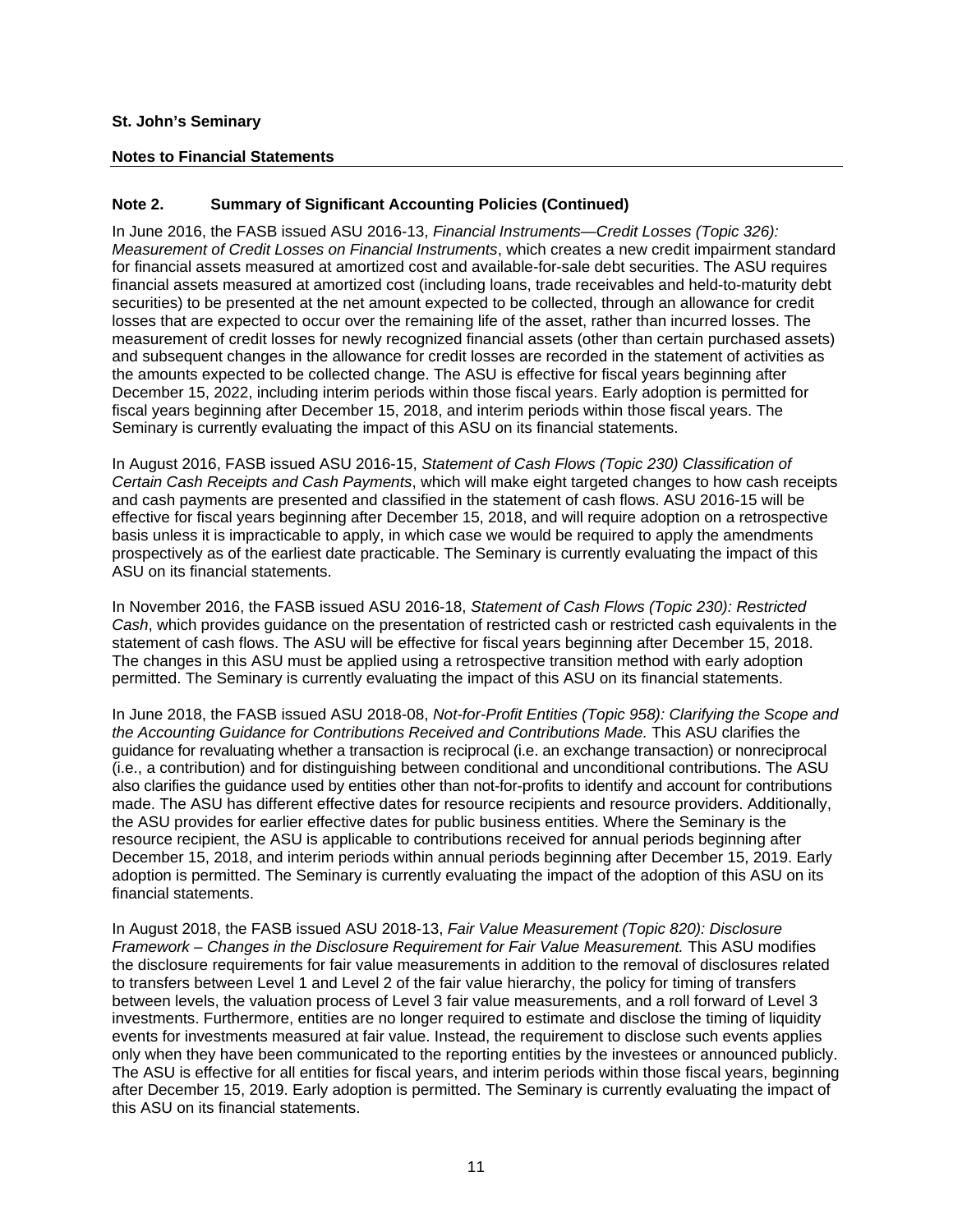### **Notes to Financial Statements**

## **Note 2. Summary of Significant Accounting Policies (Continued)**

In March 2019, the FASB issued ASU 2019-03, *Not-for-Profit Entities (Topic 958): Updating the Definition of Collections*. This ASU modifies the definition of the term collections and requires that a collection holding entity disclose its policy for the use of proceeds from when collection items are deaccessioned (i.e., removed from a collection). If a collection-holding entity has a policy that allows proceeds from deaccessioned collection items to be used for direct care, it should disclose its definition of direct care. This ASU is effective for all entities that maintain collections. The amendments are effective for annual financial statements issued for fiscal years beginning after December 15, 2019 and for interim periods within fiscal years beginning after December 15, 2020. Early application of the amendments is permitted. The amendments should be applied on a prospective basis. The Seminary is currently evaluating the impact of this ASU on its financial statements.

In September 2020, the FASB issued ASU 2020-07, *Presentation and Disclosures by Not-for-Profit Entities for Contributed Nonfinancial Assets*, which provide new presentation and disclosure requirements about contributed nonfinancial assets for not-for-profit entities, including additional disclosure requirements for recognized contributed services. This ASU will not change the recognition and measurement requirements for those assets. The amendments in ASU 2020-07 should be applied on a retrospective basis and are effective for annual periods beginning after June 15, 2021, and interim periods within annual periods beginning after June 15, 2022. Early adoption is permitted. The Seminary is currently evaluating the impact of this ASU on its financial statements.

## **Note 3. Liquidity and Availability**

As of June 30, 2019, financial assets and liquid resources available within one year for general expenditure, such as operating expenses, payments on debt and capital expenditures are as follows:

| Cash and cash equivalents                                                | \$<br>2,694,075 |
|--------------------------------------------------------------------------|-----------------|
| Tuition receivable, net of allowances                                    | 8.115           |
| Pledges receivable, net of allowances                                    | 7.333           |
| Interest and dividends receivable                                        | 377.918         |
| Investments:                                                             |                 |
| Fiscal year 2020 endowment appropriation under spending policy           | 1,286,329       |
| Non-endowment investments                                                | 3,066,613       |
| Total financial assets and liquidity resources available within one year | 7,440,383       |

The Seminary's cash flows have seasonal variations attributable to timing of tuition and contributions received. As part of its liquidity management, the Seminary evaluates, on an annual basis, liquidity requirements taking into consideration operations expectations and capital plans. Financial assets are structured to be available as general expenditures, liabilities and other obligations become due. In addition, the Seminary has a board designated endowment totaling \$9,820,610. Although the Seminary does not intend to spend from its board designated endowment other than amounts appropriated for general expenditure as part of its annual budget approval and appropriation process, amounts from the board designated endowment could be made available if necessary.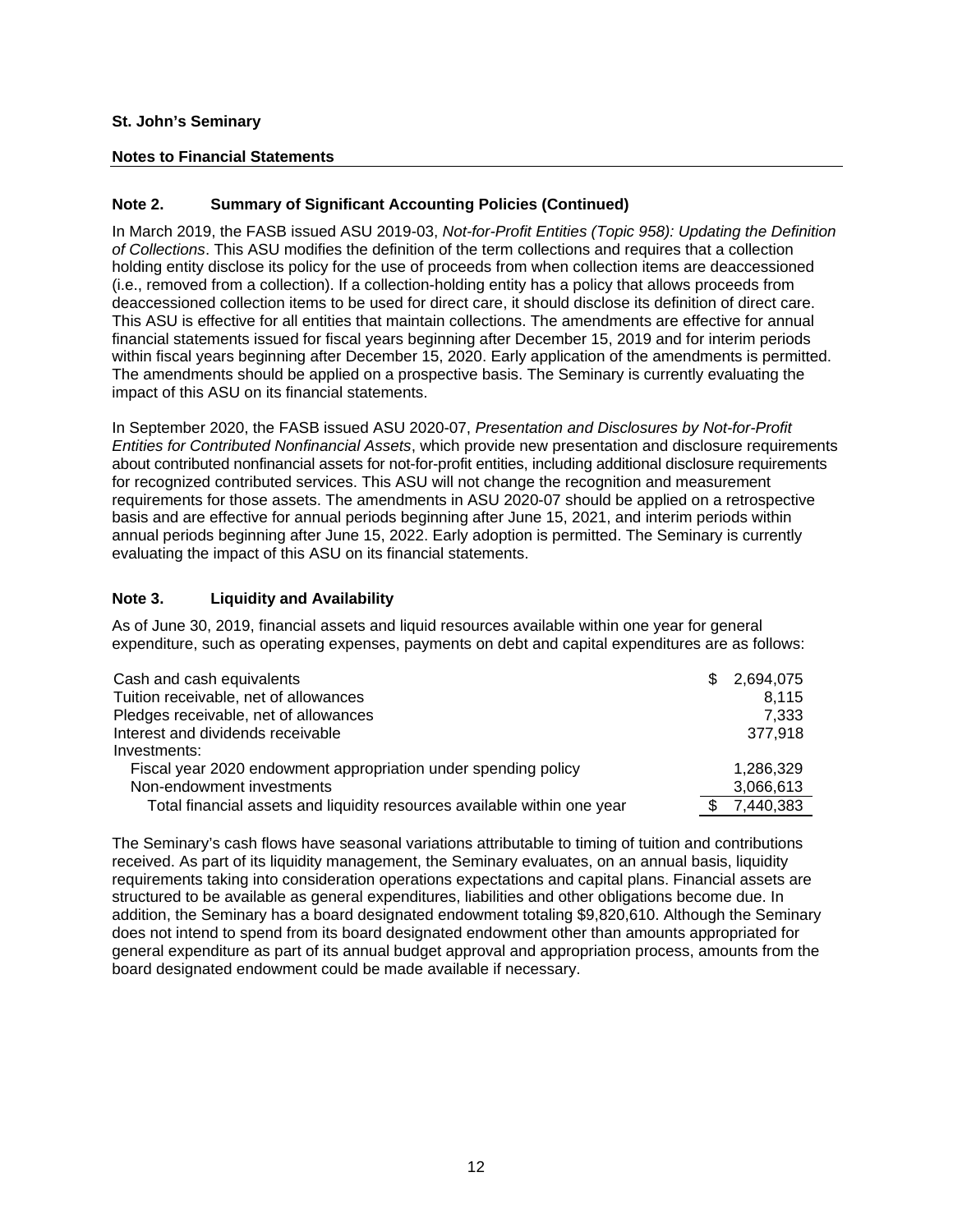## **Notes to Financial Statements**

## **Note 4. Joint Sale of Property and Related Agreements**

In 2007, the Seminary and Corporation Sole, a related organization, sold buildings and land (owned partially by the Seminary and partially by Corporation Sole) to Boston College (the College) for \$65 million. The sales price was allocated between Corporation Sole and the Seminary based upon the relative appraised values of the properties owned by each entity, which resulted in \$44.2 million being allocated to the Seminary. Corporation Sole remitted \$8.2 million of the sale proceeds and issued a promissory note to the Seminary in the amount of \$36.4 million (see Note 5).

As part of the property sale to the College in 2007, the Seminary agreed to lease a portion of St. John's Hall to the College for \$1 per year over a 99-year term. This agreement was reflected in effect as a sale rather than as a lease and no portion of the property sale proceeds have been deferred as advanced rental payments for the property's use. Upon completion of the 99-year term, the control of the leased portion of St. John's Hall reverts to the Seminary.

On October 18, 2016, the Seminary entered into an agreement with the College to terminate the 2007 lease of a portion of St. John's Hall to the College. In consideration of the termination, the Seminary paid the College \$5,000,000. The Seminary entered into a loan agreement with the Revolving Loan Fund (RLF) of Corporation Sole on July 12, 2016 to finance the termination payment (see Note 15).

Additionally, the Seminary has a 50-year put option to require the College to purchase the retained portion of the Seminary building for \$10 million. During the period of this agreement, the Seminary has agreed not to sell or transfer the property to any other party. After the 50-year period, the put right will expire and the College will be provided with a permanent right of first refusal, which will entitle the College to match any third-party offer to purchase the property that the Seminary wishes to accept. As of June 30, 2019 and 2018, the Seminary has valued the 50-year put option at \$0, as the net book value of the Seminary building exceeds \$10 million.

## **Note 5. Note Receivable Related Organization**

During October 2008, Corporation Sole entered into an unsecured ten-year promissory note with the Seminary for \$36,408,400 owed to the Seminary from the August 2007 joint sale of property (see Note 4). This note is non-interest bearing and subordinated to all other liabilities, obligations and indebtedness of Corporation Sole. On September 22, 2014, the Board voted to extend the due date of the promissory note to August 23, 2027, when the note will become due and payable in its entirety.

The Theological Institute for the New Evangelization (TINE) leases space for both administrative and classroom activities from Corporation Sole (see Note 11). In lieu of payment, rent is offset against the note receivable. In addition, certain other expenses for services provided by RCAB are also offset against the note receivable in lieu of payment. At June 30, 2019 and 2018, the note receivable balance totaled \$35,083,302 and \$36,389,650, respectively.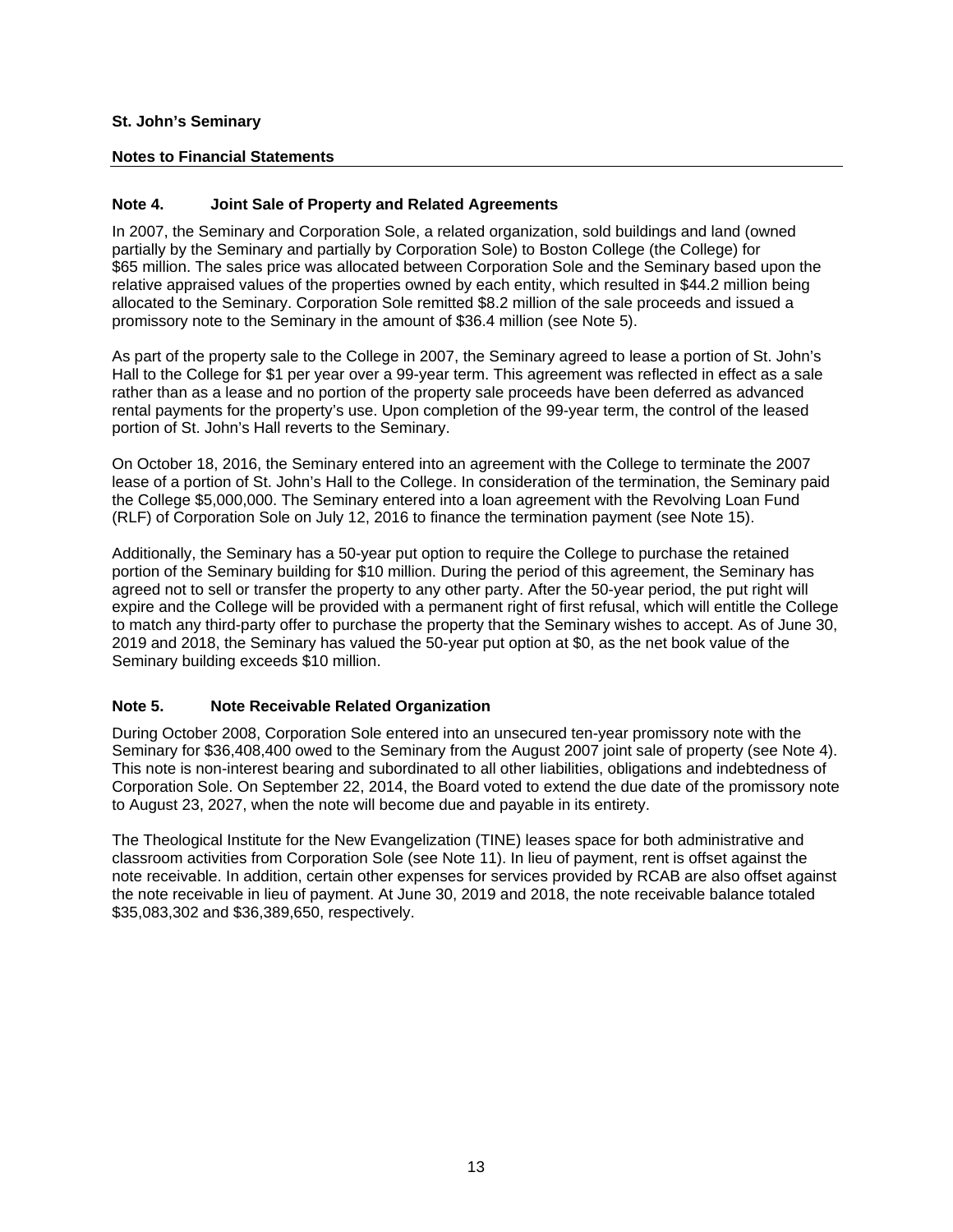### **Notes to Financial Statements**

## **Note 6. Investments**

Investments are recorded at fair value and consist of the following at June 30:

|                        |      | 2019       | 2018                                                    |            |  |  |
|------------------------|------|------------|---------------------------------------------------------|------------|--|--|
|                        | Cost | Fair Value | Cost                                                    | Fair Value |  |  |
| Common investment fund |      |            | $$21,432,128$ $$35,224,835$ $$25,937,316$ $$40,010,576$ |            |  |  |

Investments represent the Seminary's unit holdings in the Common Investment Fund, Roman Catholic Archbishop of Boston (the Common Investment Fund), a separate related organization established to provide common investment pools in which the Seminary and other related organizations may participate. The Common Investment Fund invests substantially all of its funds in the Roman Catholic Archbishop of Boston Collective Investment Partnership (the Partnership); the underlying investments of which are primarily equity and fixed-income securities (U.S. Government and agency securities, asset-backed securities and corporate bonds) owned either directly or indirectly through mutual funds and private investment entities.

## **Note 7. Fair Value Measurements**

Under the FASB authoritative guidance on fair value measurements, fair value is the price that would be received to sell an asset or paid to transfer a liability in an orderly transaction between market participants at the measurement date. In determining fair value, the Seminary uses various methods including market, income and cost approaches. Based on these approaches, the Seminary often utilizes certain assumptions that market participants would use in pricing the asset or liability, including assumptions about risk and or the risks inherent in the inputs to the valuation technique. These inputs can be readily observable, market corroborated, or generally unobservable inputs. The Seminary utilizes valuation techniques that maximize the use of observable inputs and minimize the use of unobservable inputs. Based on the observability of the inputs used in the valuation techniques the Seminary is required to provide the following information according to the fair value hierarchy. The fair value hierarchy ranks the quality and reliability of the information used to determine fair values. Financial assets and liabilities carried at fair value will be classified and disclosed in one of the following three categories:

- **Level 1:** Quoted prices for identical assets and liabilities traded in active exchange markets, such as the New York Stock Exchange.
- **Level 2:** Observable inputs other than Level 1 including quoted prices for similar assets or liabilities, quoted prices in less active markets, or other observable inputs that can be corroborated by observable market data. Level 2 also includes derivative contracts whose value is determined using a pricing model with observable market inputs or can be derived principally from or corroborated by observable market data.
- Level 3: Unobservable inputs supported by little or no market activity for financial instruments whose value is determined using pricing models, discounted cash flow methodologies, or similar techniques, as well as instruments for which the determination of fair value requires significant management judgment or estimation; also includes observable inputs for nonbinding single dealer quotes not corroborated by observable market data.

The Seminary has various processes and controls in place to ensure that fair value is reasonably estimated.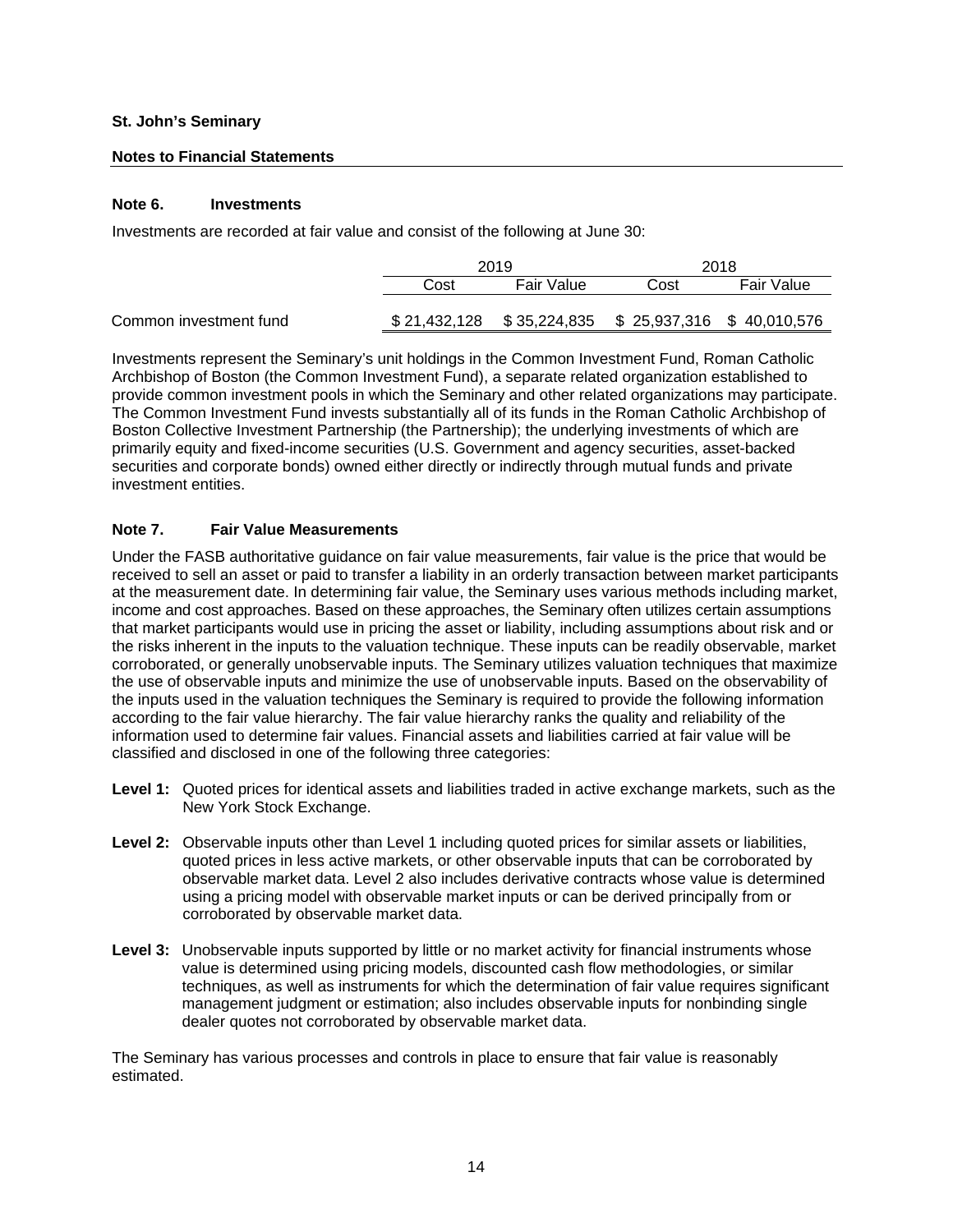#### **Notes to Financial Statements**

#### **Note 7. Fair Value Measurements (Continued)**

While the Seminary believes its valuation methods are appropriate and consistent with other market participants, the use of different methodologies or assumptions to determine the fair value of certain financial instruments could result in a different estimate of fair value at the reporting date.

During the years ended June 30, 2019 and 2018, there were no changes to the Seminary's valuation techniques that had, or are expected to have, a material impact on its financial position or changes in net assets.

The following is a description of the valuation methodologies used for instruments measured at fair value:

*Common investment fund:* The estimated fair value of the common investment fund is valued using the NAV as the practical expedient provided by the fund manager.

*Beneficial interest in trusts:* The fair value of beneficial interest in trusts is based on quoted market prices of the underlying investments and present value techniques.

The following table is a summary of assets that the Seminary measures at fair value on a recurring basis within the fair value hierarchy at June 30, 2019:

|                               |   | Level 1 |    |      | Level 2 |    |      | Level 3 | Investments<br>Measured at<br>NAV(a) | Total            |
|-------------------------------|---|---------|----|------|---------|----|------|---------|--------------------------------------|------------------|
| Common investment fund        | S |         |    | - \$ |         |    | - \$ |         | $-$ \$ 35,224,835 \$ 35,224,835      |                  |
| Beneficial interest in trusts |   |         | ۰  |      |         | ۰  |      | 563,824 |                                      | 563,824          |
|                               |   |         | ۰. |      |         | ۰. |      | 563,824 | 35,224,835                           | \$<br>35,788,659 |

The following table is a summary of assets that the Seminary measures at fair value on a recurring basis within the fair value hierarchy at June 30, 2018:

|                               |   | Level 1 |   |      | Level 2 |    |      | Level 3 | Investments<br>Measured at<br>NAV(a) | Total            |
|-------------------------------|---|---------|---|------|---------|----|------|---------|--------------------------------------|------------------|
| Common investment fund        | S |         |   | - \$ |         |    | - \$ |         | $-$ \$ 40,010,576 \$ 40,010,576      |                  |
| Beneficial interest in trusts |   |         | ۰ |      |         | ۰  |      | 557,077 | $\overline{\phantom{a}}$             | 557,077          |
|                               |   |         | ۰ | S    |         | ۰. |      | 557,077 | 40,010,576                           | \$<br>40,567,653 |

(a) In accordance with ASC Subtopic 820-10, *Fair Value Measurements*, certain investments that are measured at fair value using the NAV per share (or its equivalent) practical expedient have not been classified within the fair value hierarchy. The fair value amounts presented in this table are intended to permit reconciliation of the fair value hierarchy amounts to amounts presented in the statements of financial position.

During the years ended June 30, 2019 and 2018, the Seminary did not make any transfers between Level 1, Level 2, or Level 3 assets.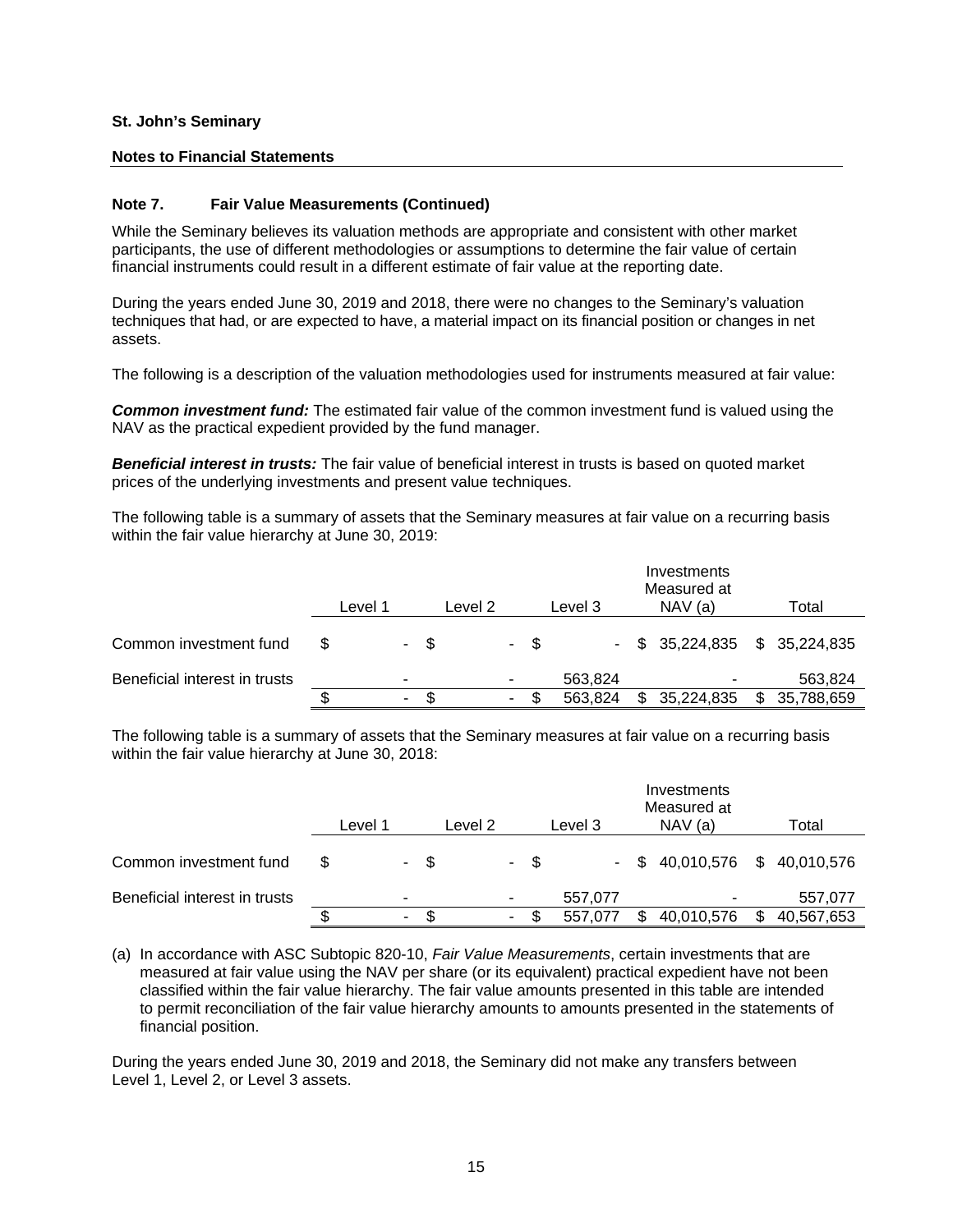#### **Notes to Financial Statements**

#### **Note 7. Fair Value Measurements (Continued)**

The changes in assets, at fair value, for which the Seminary has used Level 3 inputs to determine fair value, are as follows:

|                                                  |              | <b>Beneficial Interest in Trusts</b> |      |         |  |
|--------------------------------------------------|--------------|--------------------------------------|------|---------|--|
|                                                  | 2019<br>2018 |                                      |      |         |  |
|                                                  |              |                                      |      |         |  |
| Balance, beginning of year                       |              | 557.077                              | - \$ | 532.460 |  |
| Change in value of beneficial interest in trusts |              | 6.747                                |      | 24.617  |  |
| Balance, end of year                             |              | 563.824                              | \$   | 557.077 |  |

The following table presents quantitative information about significant unobservable inputs used in Level 3 fair value measurements at June 30, 2019:

|                                                   | Fair Value | Valuation<br>Techniaue                               | Unobservable<br>Input | Range<br>(Weighted<br>Average) |
|---------------------------------------------------|------------|------------------------------------------------------|-----------------------|--------------------------------|
| <b>Beneficial interest</b><br>in perpetual trusts | 563.824    | Market approach<br>based on underlying<br>securities | None                  | N/A                            |

The following table presents quantitative information about significant unobservable inputs used in Level 3 fair value measurements at June 30, 2018:

|                                            | Fair Value | Valuation<br>Technique                               | Unobservable<br>Input | Range<br>(Weighted<br>Average) |
|--------------------------------------------|------------|------------------------------------------------------|-----------------------|--------------------------------|
| Beneficial interest<br>in perpetual trusts | 557,077    | Market approach<br>based on underlying<br>securities | None                  | N/A                            |

The assets held in trust are managed by an independent third party trustee, and the Seminary has no authority over investment decisions. Thus, they are classified as Level 3 within the fair value hierarchy levels.

The following table sets forth the liquidity, redemption policies, and unfunded commitments of the Seminary's investments that have been accounted for using NAV or its equivalent as a practical expedient for calculating fair value as of June 30:

| 2019                   | Fair Value   | Unfunded<br>Commitments | Redemption<br>Frequency | Redemption<br><b>Notice Period</b> |
|------------------------|--------------|-------------------------|-------------------------|------------------------------------|
| Common investment fund | \$35,224,835 | None                    | Monthly                 | 15 days                            |
| 2018                   | Fair Value   | Unfunded<br>Commitments | Redemption<br>Frequency | Redemption<br><b>Notice Period</b> |
| Common investment fund | \$40,010,576 | None                    | Monthly                 | 15 days                            |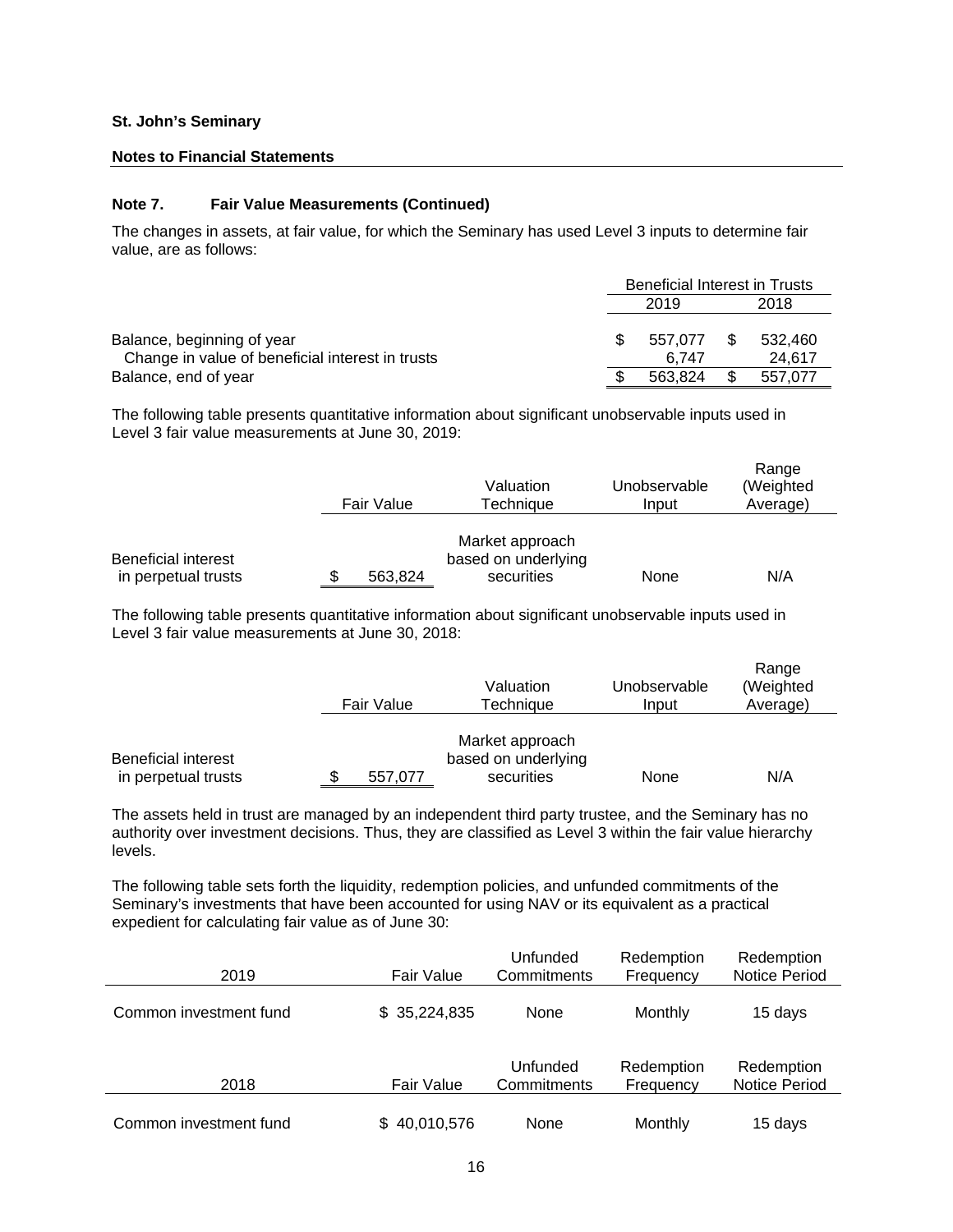## **Notes to Financial Statements**

## **Note 7. Fair Value Measurements (Continued)**

The common investment fund seeks to achieve its investment objective of maximizing long-term return by investing substantially all of its net investable assets through a master-feeder structure in the partnership. The investment objective of the partnership is to maximize long-term total return, primarily by investing in equity securities, investment grade debt and fixed income securities.

## **Note 8. Interest in the Net Assets of Related Foundation**

The Seminary is the beneficiary of donations collected on its behalf by the Catholic Community Fund of the Archdiocese of Boston, Inc. (the Foundation), a related organization, formerly known as the Catholic Foundation of the Archdiocese of Boston, Inc. As discussed in Note 2, the Seminary has recorded its interest in the Foundation's net assets of \$4,492,792 and \$3,464,984 at June 30, 2019 and 2018, respectively.

The change in the Seminary's interest is reflected in the statement of activities as an increase in net assets of \$1,115,678 in 2019 and \$1,343,066 in 2018. Transfers of funds from the Foundation totaled \$87,870 and \$90,458 for the years ended June 30, 2019 and 2018, respectively, and are included in net assets released from restrictions on the statement of activities.

## **Note 9. Endowments**

The Seminary's endowment consists of approximately 300 individual funds established for scholarships, one fund established for facility maintenance and one fund established to support general operations. Its endowment includes both donor-restricted endowment funds and a fund designated by the Board to function as an endowment.

**Interpretation of relevant law:** The Board has interpreted MGL as requiring net investment returns of donor restricted endowment funds to be retained in net assets with donor restrictions until appropriated by the Board and expended. MGL allows the Board to appropriate as much of net investment return of donor restricted endowment funds as is prudent considering the Seminary's long and short-term needs, present and anticipated financial requirements, expected total return on its investments, price-level trends, and general economic conditions. Appropriation of endowment assets for operations from appreciation on donor restricted endowment funds totaled \$872,004 and \$885,561 for the years ended June 30, 2019 and 2018, respectively.

It is the policy of the Seminary to appropriate for distribution on a quarterly basis 1% of the net assets of the endowment (including donor restricted and board designated endowment) as of the previous quarterend. Consistent with MGL, the Seminary is allowed to spend from underwater funds. In establishing this policy, the Seminary considered the long-term expected return on its endowments. Accordingly, over the long term, the Seminary expects the impact of the current spending policy to allow its endowments to grow at a nominal rate. This is consistent with the Seminary's objective to maintain the purchasing power of the endowment assets as well as to provide additional real growth through new gifts and investment return. Actual distributions from the board designated endowment may exceed the quarterly dividend upon approval of the Board. During the fiscal years ended June 30, 2019 and 2018, additional approved distributions from the board designated endowment was approximately \$4,600,000 and \$3,078,000, respectively.

**Funds with deficiencies:** From time-to-time, the fair value of assets associated with individual donorrestricted endowment funds may fall below the "historic dollar value." Deficiencies of this nature are reported in net assets with donor restrictions. There were no deficiencies as of June 30, 2019 and 2018.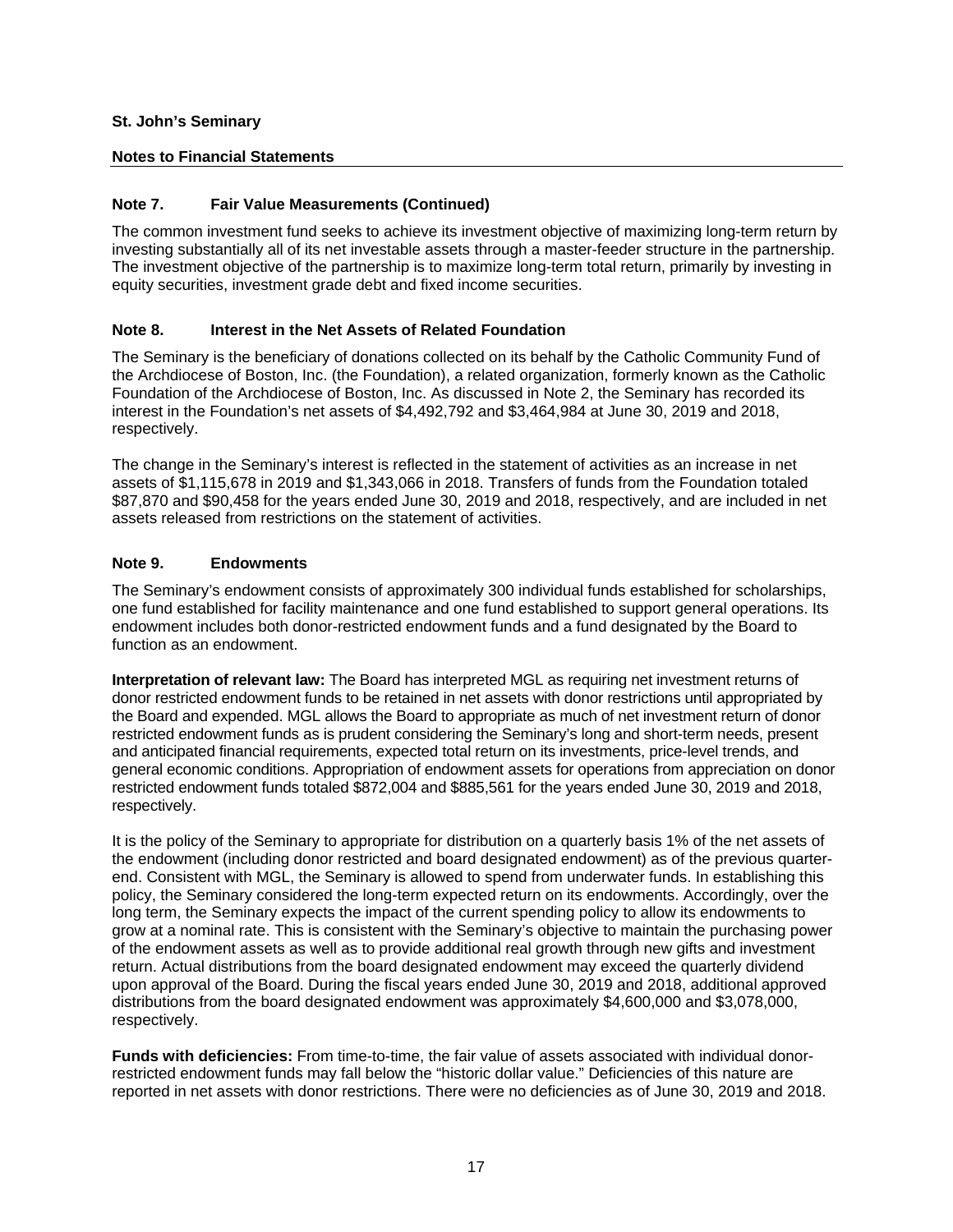#### **Notes to Financial Statements**

## **Note 9. Endowments (Continued)**

**Endowment investment policy:** The Seminary has adopted an investment philosophy that, combined with the spending rate, attempts to provide a predictable stream of returns thereby making funds available to programs that are supported by its endowment, while at the same time seeking to maintain the purchasing power of the endowment assets. Endowment assets include those assets of donor-restricted funds that the Seminary must hold in perpetuity or for donor-specified periods and assets restricted for endowment by the Board. Under the Seminary's investment policy and spending rate, both of which are approved by the Board, the endowment assets are invested in a manner that is intended to produce an inflation-adjusted return in excess of the spending rate over a long period of time. Actual returns in any given year may vary.

**Strategies employed for achieving objectives:** To satisfy its long-term rate-of-return objectives, the Seminary relies on a total return strategy in which investment returns are achieved through both capital appreciation (realized and unrealized) and current yield (interest and dividends). The Seminary invests its investment portfolio in the common investment fund which, in turn, invests in the Investment Partnership. The Investment Committee of Corporation Sole is responsible for selecting the investment managers of the Investment Partnership.

Endowment net asset composition by type of fund as of June 30, 2019, is as follows:

|                                                               | <b>Without Donor</b><br>With Donor<br>Restrictions<br><b>Restrictions</b> |      |               | Total |            |  |
|---------------------------------------------------------------|---------------------------------------------------------------------------|------|---------------|-------|------------|--|
| Donor restricted endowments<br>Donor restricted endowments at |                                                                           | - \$ | 22,337,612 \$ |       | 22,337,612 |  |
| the Foundation                                                |                                                                           |      | 4,498,136     |       | 4,498,136  |  |
| Board designated endowment                                    | 9,820,610                                                                 |      |               |       | 9,820,610  |  |
| Total funds                                                   | 9,820,610                                                                 |      | 26,835,748    |       | 36,656,358 |  |

Endowment net asset composition by type of fund as of June 30, 2018, is as follows:

|                                                  | <b>Without Donor</b><br><b>Restrictions</b> | With Donor<br>Restrictions | Total      |     |            |
|--------------------------------------------------|---------------------------------------------|----------------------------|------------|-----|------------|
| Donor restricted endowments                      | \$<br>н.                                    |                            | 22.441.933 | \$. | 22,441,933 |
| Donor restricted endowments at<br>the Foundation |                                             |                            | 3,469,709  |     | 3,469,709  |
| Board designated endowment                       | 14,610,316                                  |                            |            |     | 14,610,316 |
| Total funds                                      | 14,610,316                                  |                            | 25,911,642 | £.  | 40,521,958 |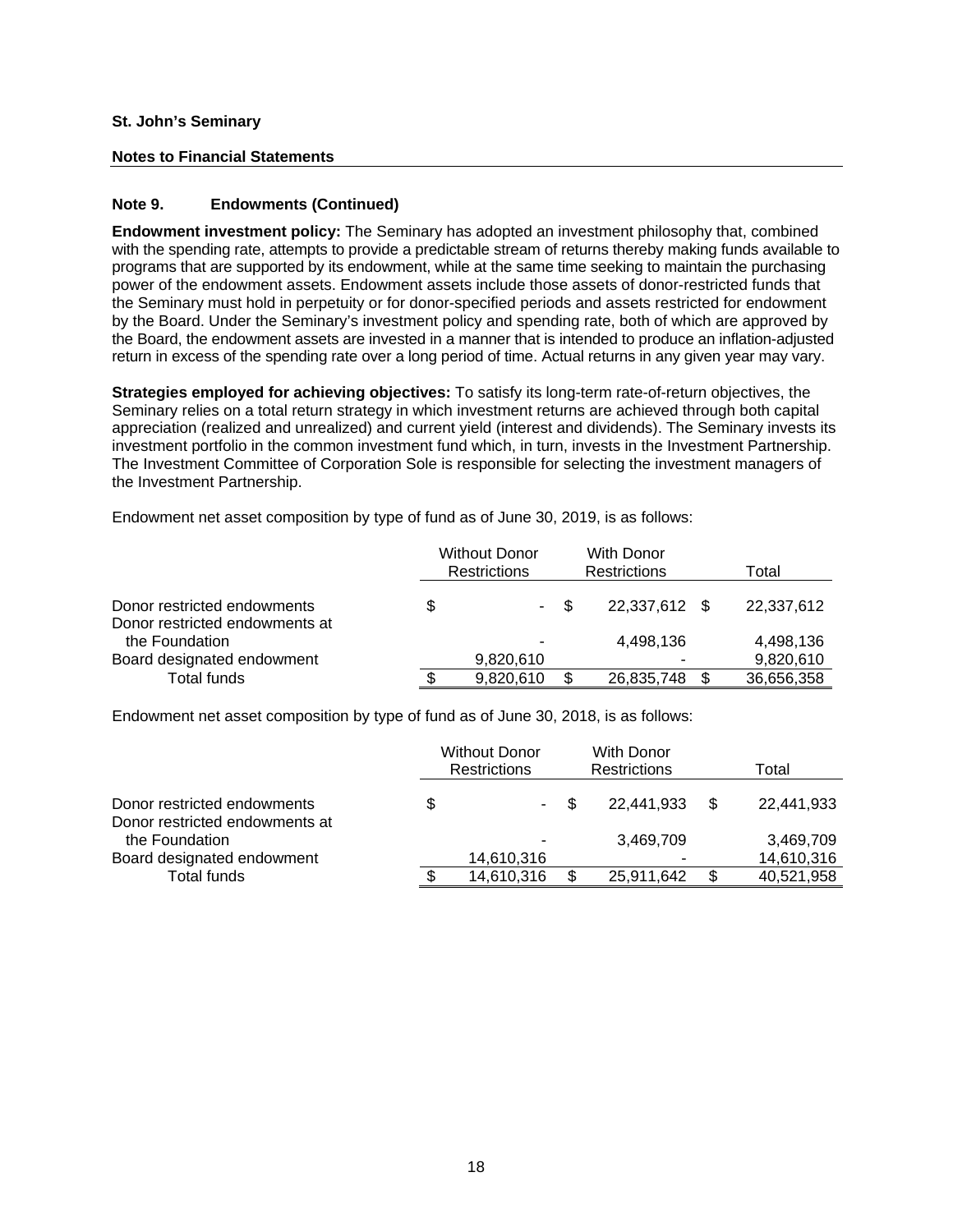## **Notes to Financial Statements**

# **Note 9. Endowments (Continued)**

Changes in endowment net assets for the fiscal year ended June 30, 2019, are as follows:

|                                                                                                                       | <b>Without Donor</b><br><b>With Donor</b><br><b>Restrictions</b><br><b>Restrictions</b> |             | Total                  |                        |
|-----------------------------------------------------------------------------------------------------------------------|-----------------------------------------------------------------------------------------|-------------|------------------------|------------------------|
| Endowment net assets, beginning of year                                                                               | \$                                                                                      | 14,610,316  | \$<br>25,911,642       | \$<br>40,521,958       |
| Investment return, net                                                                                                |                                                                                         | 280,521     | 682,640                | 963,161                |
| Contributions and bequests                                                                                            |                                                                                         |             | 85,043                 | 85,043                 |
| Appropriation of endowment<br>assets for operations (draw)                                                            |                                                                                         | (5,070,227) | (872,004)              | (5,942,231)            |
| Other changes:<br>Transfer of net assets from the Foundation<br>Change in interest in net assets<br>of the Foundation |                                                                                         |             | (87, 870)<br>1,116,297 | (87, 870)<br>1,116,297 |
| Endowment net assets, end of year                                                                                     | \$                                                                                      | 9,820,610   | \$<br>26.835.748       | \$<br>36,656,358       |

Changes in endowment net assets for the fiscal year ended June 30, 2018, are as follows:

|                                                                                                                       | <b>Without Donor</b><br><b>With Donor</b><br>Restrictions<br>Restrictions |             |    | Total                  |    |                       |
|-----------------------------------------------------------------------------------------------------------------------|---------------------------------------------------------------------------|-------------|----|------------------------|----|-----------------------|
| Endowment net assets, beginning of year                                                                               | \$                                                                        | 17,041,019  | \$ | 23,741,377             | S  | 40,782,396            |
| Investment return, net                                                                                                |                                                                           | 1,303,282   |    | 1,681,304              |    | 2,984,586             |
| Contributions and bequests                                                                                            |                                                                           |             |    | 117,189                |    | 117,189               |
| Appropriation of endowment<br>assets for operations (draw)                                                            |                                                                           | (3,733,985) |    | (885, 561)             |    | (4,619,546)           |
| Other changes:<br>Transfer of net assets from the Foundation<br>Change in interest in net assets<br>of the Foundation |                                                                           |             |    | (90, 458)<br>1,347,791 |    | (90,458)<br>1,347,791 |
| Endowment net assets, end of year                                                                                     | \$                                                                        | 14,610,316  | \$ | 25,911,642             | \$ | 40,521,958            |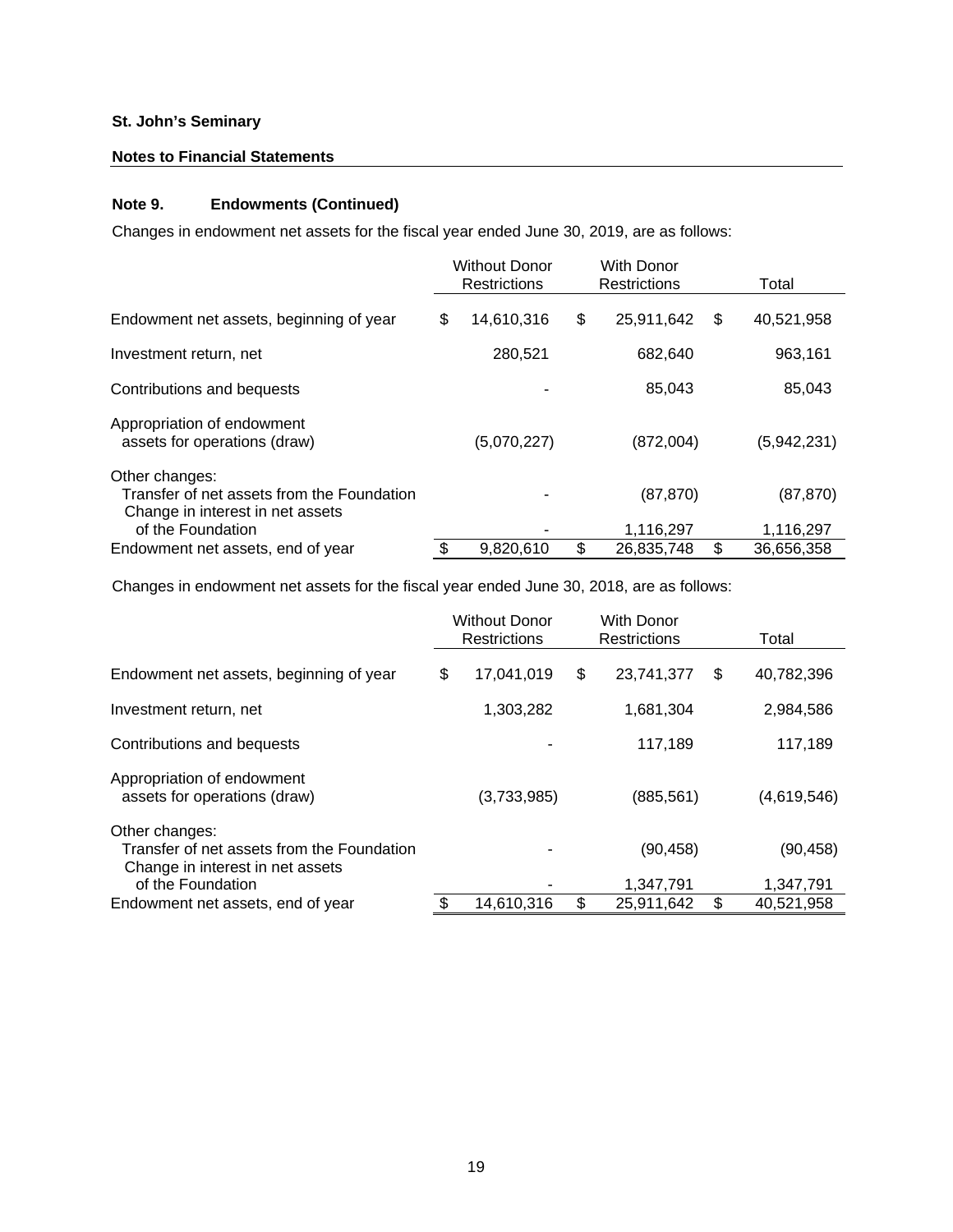#### **Notes to Financial Statements**

## **Note 10. Land, Buildings and Equipment**

Land, buildings and equipment consist of the following at June 30:

|                               | 2019            | 2018           |
|-------------------------------|-----------------|----------------|
|                               |                 |                |
| Land and land improvements    | 2,366,474<br>S. | 2,366,474      |
| Buildings and improvements    | 28,992,127      | 28,944,989     |
| Furniture and equipment       | 2,756,606       | 2,751,524      |
| Motor vehicles                | 22.829          | 22,829         |
| Construction in progress      | 5,242,260       | 5,242,260      |
|                               | 39,380,296      | 39,328,076     |
| Less accumulated depreciation | (14,040,400)    | (13, 270, 889) |
|                               | \$25,339,896    | \$26,057,187   |

Depreciation expense totaled \$769,511 and \$779,054 for the years ended June 30, 2019 and 2018, respectively.

At June 30, 2019 and 2018, construction in progress includes the costs related to the portion of St. John's Hall that was previously leased to the College totaling approximately \$5,106,000 and approximately \$136,000 of costs relating to the renovation of the lower level of Our Lady of the Presentation. The scope and timing of these renovation projects has yet to be determined.

#### **Note 11. Net Assets**

Net assets with donor restrictions consist of the following as of June 30:

|                                                                                                                                                                                                                                                                                | 2019          |     | 2018       |
|--------------------------------------------------------------------------------------------------------------------------------------------------------------------------------------------------------------------------------------------------------------------------------|---------------|-----|------------|
| Subject to expenditure for specific purpose:                                                                                                                                                                                                                                   |               |     |            |
| Specific club programs                                                                                                                                                                                                                                                         | \$<br>151,952 | \$  | 130,028    |
| Other                                                                                                                                                                                                                                                                          | 93,888        |     | 48,121     |
|                                                                                                                                                                                                                                                                                | 245,840       |     | 178,149    |
| Subject to the Seminary's spending policy and appropriation:<br>Investments in perpetuity (including original gift amount of<br>\$12,117,836 and \$12,032,478 as of June 30, 2019 and<br>2018, respectively) and the investment return from which<br>is expendable to support: |               |     |            |
| Scholarships                                                                                                                                                                                                                                                                   | 19,254,791    |     | 19,355,240 |
| Facility maintenance                                                                                                                                                                                                                                                           | 1,699,379     |     | 1,713,846  |
| <b>Operations</b>                                                                                                                                                                                                                                                              | 1,299,697     |     | 1,310,734  |
| Masters of Ministry program                                                                                                                                                                                                                                                    | 83,745        |     | 62,113     |
|                                                                                                                                                                                                                                                                                | 22,337,612    |     | 22,441,933 |
| Not subject to the Seminary's spending policy and appropriation:                                                                                                                                                                                                               |               |     |            |
| Interest in the net assets of related foundation                                                                                                                                                                                                                               | 4,498,136     |     | 3,469,709  |
| Beneficial interests in perpetual trusts                                                                                                                                                                                                                                       | 563,824       |     | 557,077    |
|                                                                                                                                                                                                                                                                                | 5,061,960     |     | 4,026,786  |
| Total net assets with donor restrictions                                                                                                                                                                                                                                       | 27,645,412    | \$. | 26,646,868 |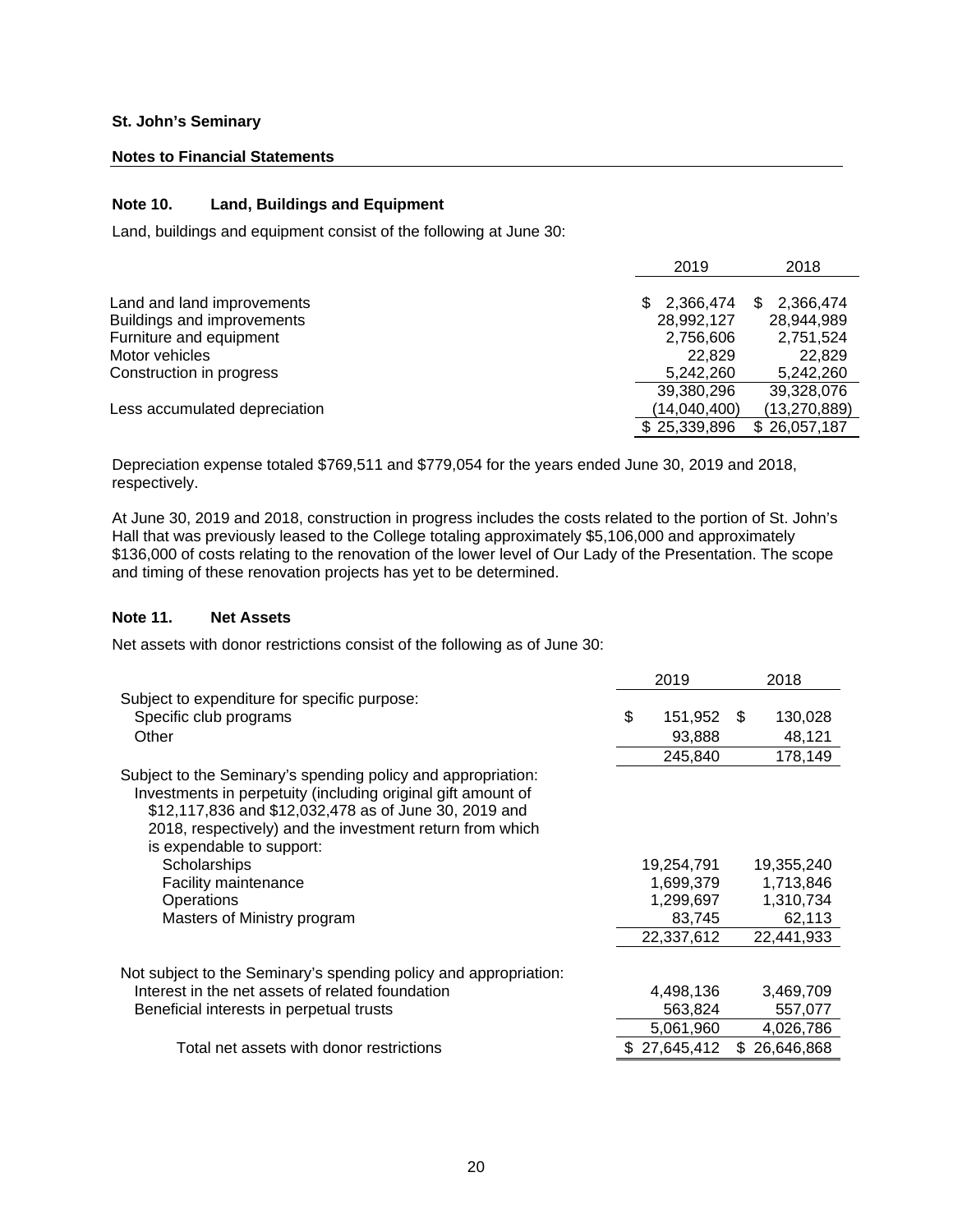# **Notes to Financial Statements**

## **Note 11. Net Assets (Continued)**

The Seminary's Board has designated certain net assets without donor restrictions for the following purposes at June 30:

|                                   | 2019 | 2018                       |
|-----------------------------------|------|----------------------------|
| Board designated endowment funds: |      |                            |
| Operations                        |      | \$ 9,820,610 \$ 14,610,316 |

During the years ended June 30, net assets with donor restrictions were released from donor restrictions by incurring expenses or by the occurrence of other events satisfying the restricted purposes were as follows:

|                              | 2019       | 2018    |
|------------------------------|------------|---------|
| General operations and other | 111,296 \$ | 113,188 |
| Building and equipment       | ۰.         | 140,081 |

#### **Note 12. Related Party Transactions**

**Benefits:** The Seminary participates with other Catholic organizations in lay employee health, dental, life and disability benefit plans that are considered related organizations. Expenses incurred by the Seminary for the benefit of lay employees under these plans were \$325,906 and \$289,314 for the years ended June 30, 2019 and 2018, respectively.

The Seminary participates with other Catholic organizations in the Archdiocese of Boston Clergy Medical/Hospitalization Trust, a related organization. Expenses incurred by the Seminary for the benefit of clergy under this plan were \$123,480 and \$122,010 for the years ended June 30, 2019 and 2018, respectively.

**Insurance:** The Seminary purchases general liability, automobile, fire and theft, crime, boiler and workers' compensation insurance through a pooled insurance program of Corporation Sole. Related insurance expenses for this coverage was \$118,081 and \$120,869 for the years ended June 30, 2019 and 2018, respectively.

**Services:** The Seminary receives administrative, technological and clerical services from Corporation Sole. Fees incurred for these services were \$126,332 and \$263,756 for the years ended June 30, 2019 and 2018, respectively.

**Redemptoris mater:** The Seminary paid an agreed-upon amount of housing expenditures for students belonging to the Redemptoris Mater religious group, as well as clergy remuneration and related benefits for Redemptoris Mater order priests. Such expenditures were \$201,676 and \$234,443 for the years ended June 30, 2019 and 2018, respectively. The Seminary has also agreed to provide financial assistance to Redemptoris Mater seminarians for tuition and fees in the amounts of \$662,353 and \$463,309 for the years ended June 30, 2019 and 2018, respectively. This financial assistance is reflected as a component of financial aid in the accompanying statements of activities.

**Due to/from related party:** Amounts due from Corporation Sole to the Seminary at June 30, 2019 were \$289,343. Amounts due to Corporation Sole from the Seminary at June 30, 2018, were \$670,382. The amounts due to Corporation Sole at June 30, 2019 were offset against the notes receivable from Corporation Sole to satisfy a portion of amounts owed (see Note 5). In addition, the Seminary has notes payable to Corporation Sole (see Note 15).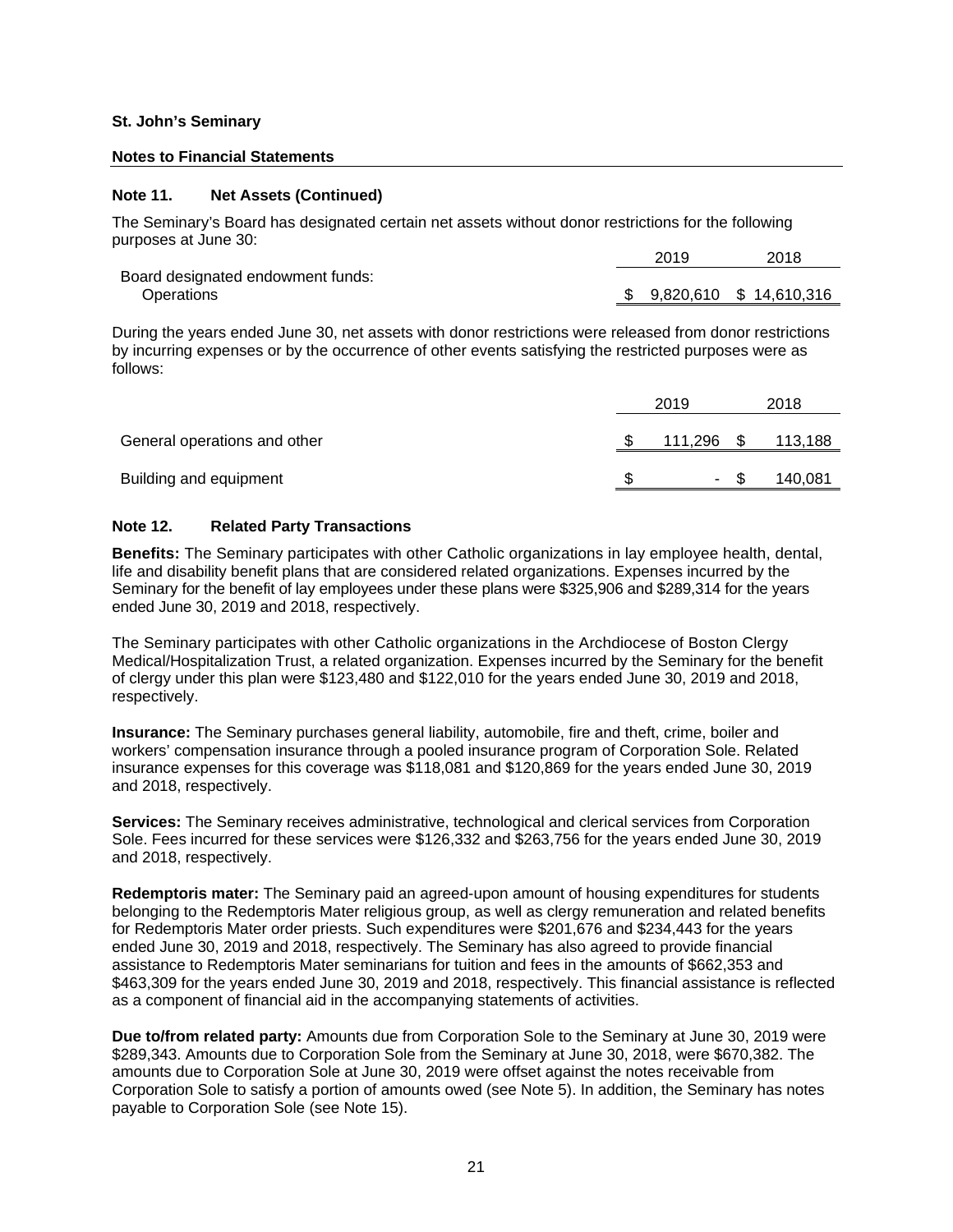### **Notes to Financial Statements**

## **Note 12. Related Party Transactions (Continued)**

**TINE lease:** On August 9, 2017, TINE moved from the former St. Gabriel School property to the Archdiocese of Boston Pastoral Center in Braintree. Annual rent totals \$22,500 and the agreement is a tenant at will agreement. In lieu of payment the rent reduces the note receivable from Corporation Sole (see Note 5).

**Vendor:** The prior Rector of the Seminary is a board member of a major vendor of the Seminary involved with the construction of the various properties of the Seminary. For the services provided by this vendor as they relate to the Seminary the Rector recuses from voting. During the year ended June 30, 2019 there were no expenses to this vendor. During the year ended June 30, 2018 the vendor was paid approximately \$35,000.

## **Note 13. Employee Pension Plans**

The Seminary participates with other organizations affiliated with the Archdiocese in a noncontributory, defined-benefit multiemployer pension plan covering substantially all employees. Benefits are provided through the Roman Catholic Archdiocese of Boston Pension Plan (the Pension Plan). The Seminary's employees represent approximately 1% of all lay employees covered under the Pension Plan. The Pension Plan is not subject to the Employee Retirement Income Security Act of 1974 (ERISA).

The following table discloses the name and funded status of the Roman Catholic Archdiocese of Boston Pension Plan as of June 30, 2019 (the date of the latest actuarial valuation), inclusive of the fair value of plan assets as of June 30, 2019:

| Legal Name and<br><b>Plan Number</b>                                | Plan EIN   | Present<br>Value of<br>Accumulated<br><b>Plan Benefits</b> | Fair Value<br>of Plan<br>Assets | Total Net<br>Contributions | Funded<br><b>Status</b> |
|---------------------------------------------------------------------|------------|------------------------------------------------------------|---------------------------------|----------------------------|-------------------------|
| Roman Catholic<br>Archdiocese of Boston<br>Pension Plan, Number 001 | 04-2777359 | \$181,635,877                                              | \$154,235,653                   | \$5,236,318                | 85%                     |

The following table discloses the name and funded status of the Roman Catholic Archdiocese of Boston Pension Plan as of June 30, 2018 (the date of the latest actuarial valuation), inclusive of the fair value of plan assets as of June 30, 2018:

| Legal Name and<br>Plan Number                                       | Plan EIN   | Actuarial<br>Present<br>Value of<br>Accumulated<br><b>Plan Benefits</b> | Fair Value<br>of Plan<br>Assets | <b>Total Net</b><br>Contributions | Funded<br><b>Status</b> |
|---------------------------------------------------------------------|------------|-------------------------------------------------------------------------|---------------------------------|-----------------------------------|-------------------------|
| Roman Catholic<br>Archdiocese of Boston<br>Pension Plan, Number 001 | 04-2777359 | S                                                                       | 195,797,982 \$173,192,543       | 8.338.691                         | 89%                     |

Based on an actuarial valuation of the present value of the accumulated plan benefits at June 30, 2019 and 2018, the Seminary's portion of the Pension Plan's accumulated benefit obligation net of Pension Plan assets was determined to be \$48,000 and \$67,000, respectively, and is not reflected in the accompanying statements of financial position.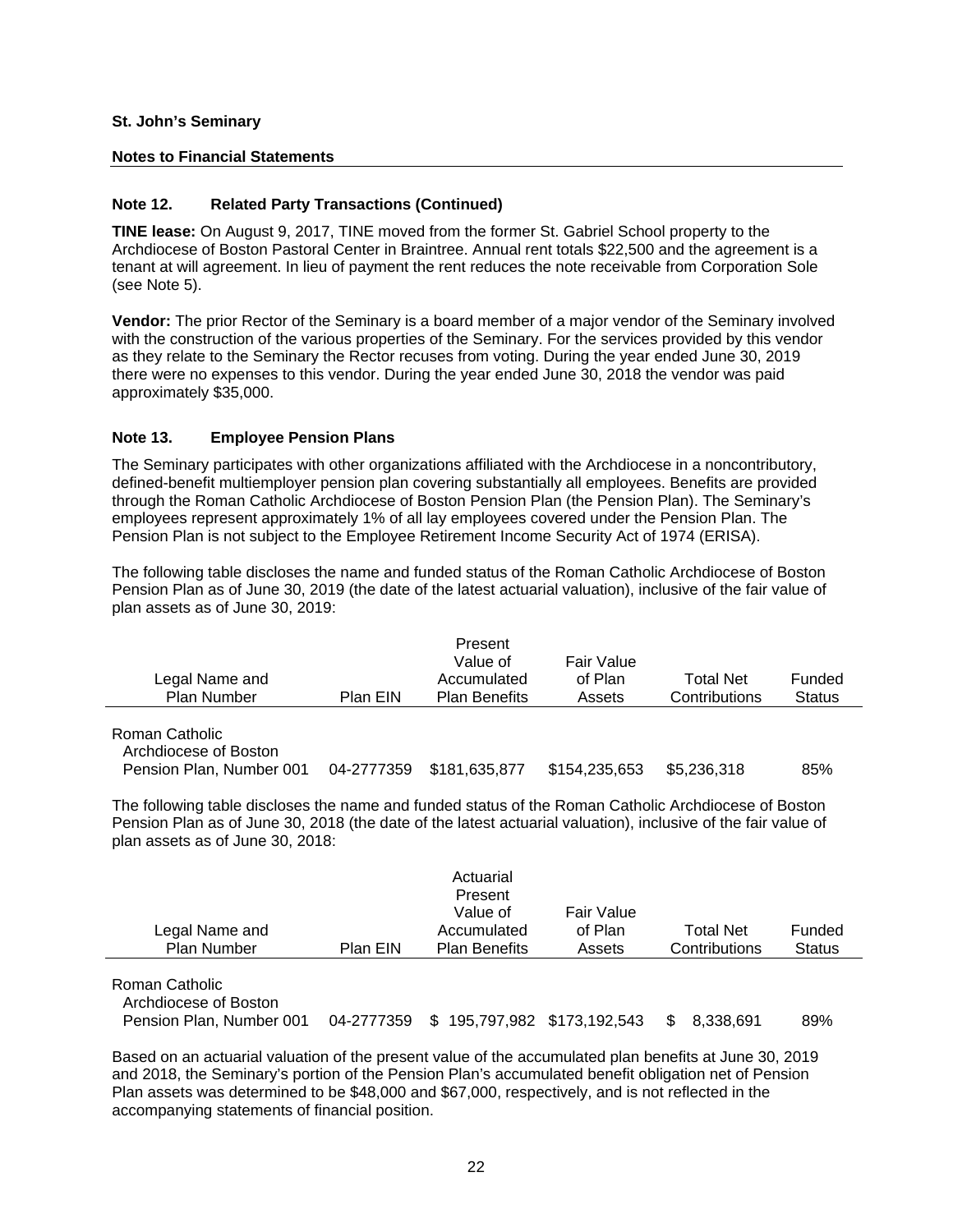## **Notes to Financial Statements**

## **Note 13. Employee Pension Plans (Continued)**

The Seminary reserves the right to discontinue contributions at any time and terminate the Pension Plan. In the event of termination and discontinuance, the assets of the Pension Plan remaining after paying all administrative expenses of the Pension Plan will be allocated in accordance with the terms of the Pension Plan for the purpose of paying benefits provided under the Pension Plan. Effective December 31, 2011, the Pension Plan Trustees amended the plan to curtail benefit accruals for plan participants. No additional participants are allowed into the plan. To replace the curtailed defined benefit pension plan, the Archdiocese of Boston established a 401(k) defined contribution plan on January 1, 2012.

Pension expense allocated to the Seminary by the defined benefit Pension Plan is based on payroll cost and amounted to \$69,000 for the years ended June 30, 2019 and 2018. Matching contributions related to the 401(k) defined contribution plan amounted to \$18,592 and \$39,063 for the years ended June 30, 2019 and 2018, respectively.

## **Note 14. Beneficial Interest in Trusts**

Beneficial interest trusts held by third parties consist of the following at June 30:

|                                         | 2019       | 2018    |
|-----------------------------------------|------------|---------|
|                                         |            |         |
| Beneficial interest in perpetual trusts | 563,824 \$ | 557,077 |

The Seminary is one of the beneficiaries named in various trusts managed by third party trustees. Under the terms of the trust agreements, the Seminary is to receive quarterly or annual distribution payments. During the years ended June 30, 2019 and 2018, the Seminary received \$47,673 and \$50,255 in distributions, respectively, which are recorded as contributions without donor restrictions on the statement of activities.

The net change in the value of the Seminary's beneficial interest in these trusts is recorded as a change in the value of beneficial interest in trusts on the statements of activities. This change amounted to gains of \$6,747 and \$24,617 for the years ended June 30, 2019 and 2018, respectively.

#### **Note 15. Notes Payable**

The Seminary entered into a revolving credit agreement with the RLF of Corporation Sole (a related party) on May 22, 2015. The agreement allows borrowings up to a maximum principal amount of \$1,500,000 on a revolving credit basis. The applicable interest rate is the annual rate of interest announced from time to time by the lender as the applicable rate for institutional loans pursuant to the lenders RLF (at June 30, 2019 and 2018, the applicable rate was 4.25% per annum). During the year ended June 30, 2017, Corporation Sole extended the terms of payment and payment is not due until the St. Gabriel's property is sold. The credit agreement is secured by the Seminary's board designated endowment held in the common investment fund. The total amount outstanding under the credit agreement, including accrued interest, is \$1,733,971 and \$1,670,396 at June 30, 2019 and 2018, respectively.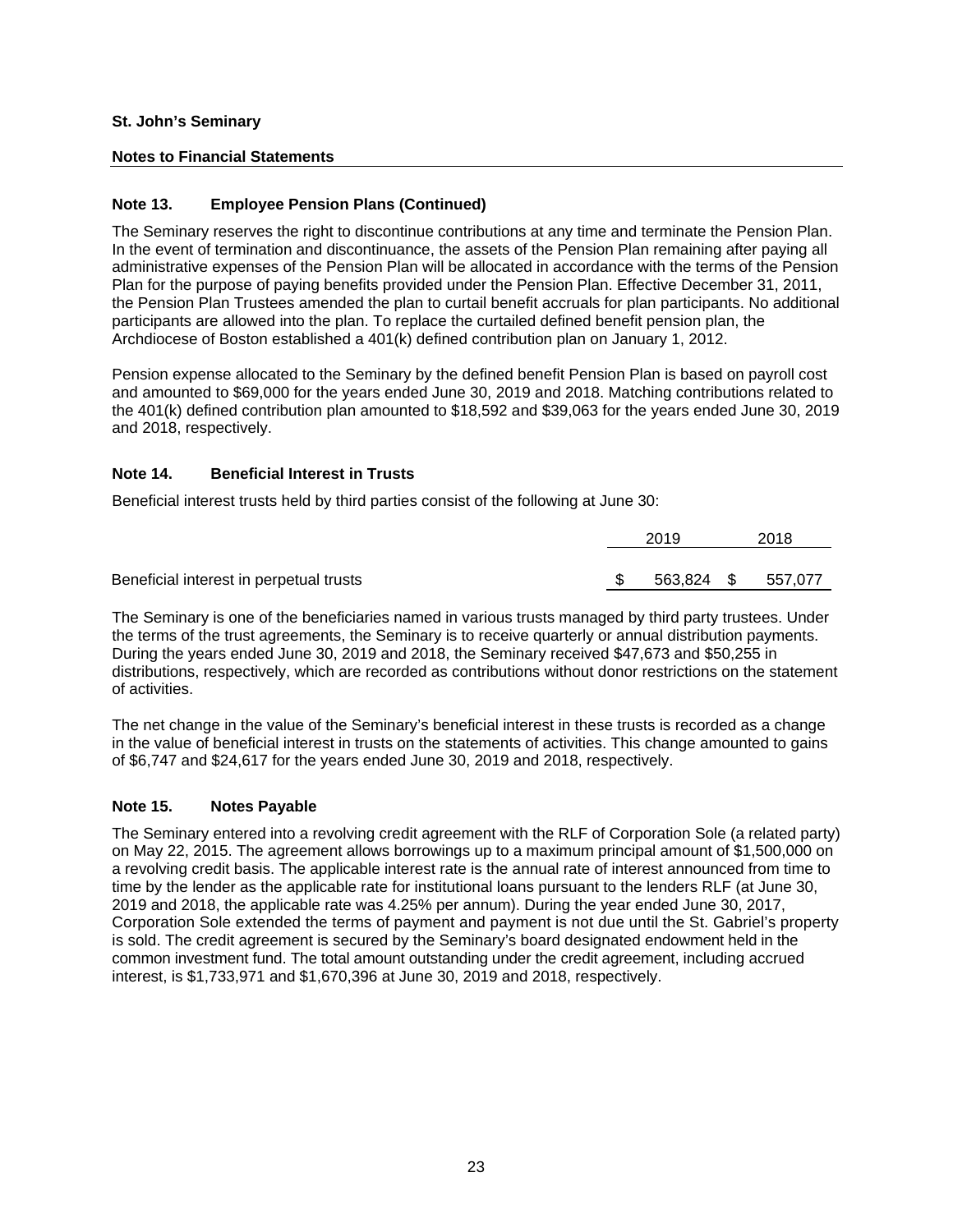## **Notes to Financial Statements**

## **Note 15. Notes Payable (Continued)**

The Seminary entered into a revolving credit agreement with the RLF on May 1, 2016. The agreement allows borrowings up to a maximum amount of \$5,000,000. Borrowing will be used to renovate the OLP property. The applicable interest rate is the annual rate of interest announced from time to time by the lender as the applicable rate for institutional loans pursuant to the lenders RLF (at June 30, 2019 and 2018, the applicable rate was 4.25% per annum). The agreement originally matured on April 30, 2018. During the year ended June 30, 2019, Corporation Sole extended the terms of payment and no payments of interest or principal are due until the St. Gabriel's property is sold. The revolving credit agreement is secured by the Seminary's share of the sales proceeds of the St. Gabriel's property. The total amount outstanding under the loan agreement, including accrued interest, is \$3,268,766 and \$3,143,216 at June 30, 2019 and 2018, respectively.

The Seminary entered into a mortgage loan agreement with the RLF on October 19, 2016. The agreement allows borrowings in the amount of \$5,000,000 to terminate the 2007 lease of a portion of St. John's Hall to the College (see Note 3). The applicable interest rate is the annual rate of interest announced from time to time by the lender as the applicable rate for institutional loans pursuant to the lenders RLF (at June 30, 2019 and 2018, the applicable rate was 4.25% per annum). The agreement originally matured on April 30, 2018. During the year ended June 30, 2019, Corporation Sole extended the terms of payment and no payments of interest or principal are due until the St. Gabriel's property is sold. The mortgage loan agreement is secured by the Seminary's share of the sales proceeds of the St. Gabriel's property. The total amount outstanding under the mortgage loan agreement, including accrued interest, is \$5,480,309 and \$5,268,390 at June 30, 2019 and 2018, respectively.

#### **Note 16. Functional Expenses**

Expenses directly attributed to a specific functional area of the Seminary are reported as direct expenses to the programmatic area. Certain expenses are attributable to one or more program or supporting functions of the Seminary which are allocated on a reasonable basis. The expenses that are allocated include occupancy expense, insurance, information technology, depreciation and interest expense. Expenses are allocated on the basis of square footage utilized for each of the functional categories.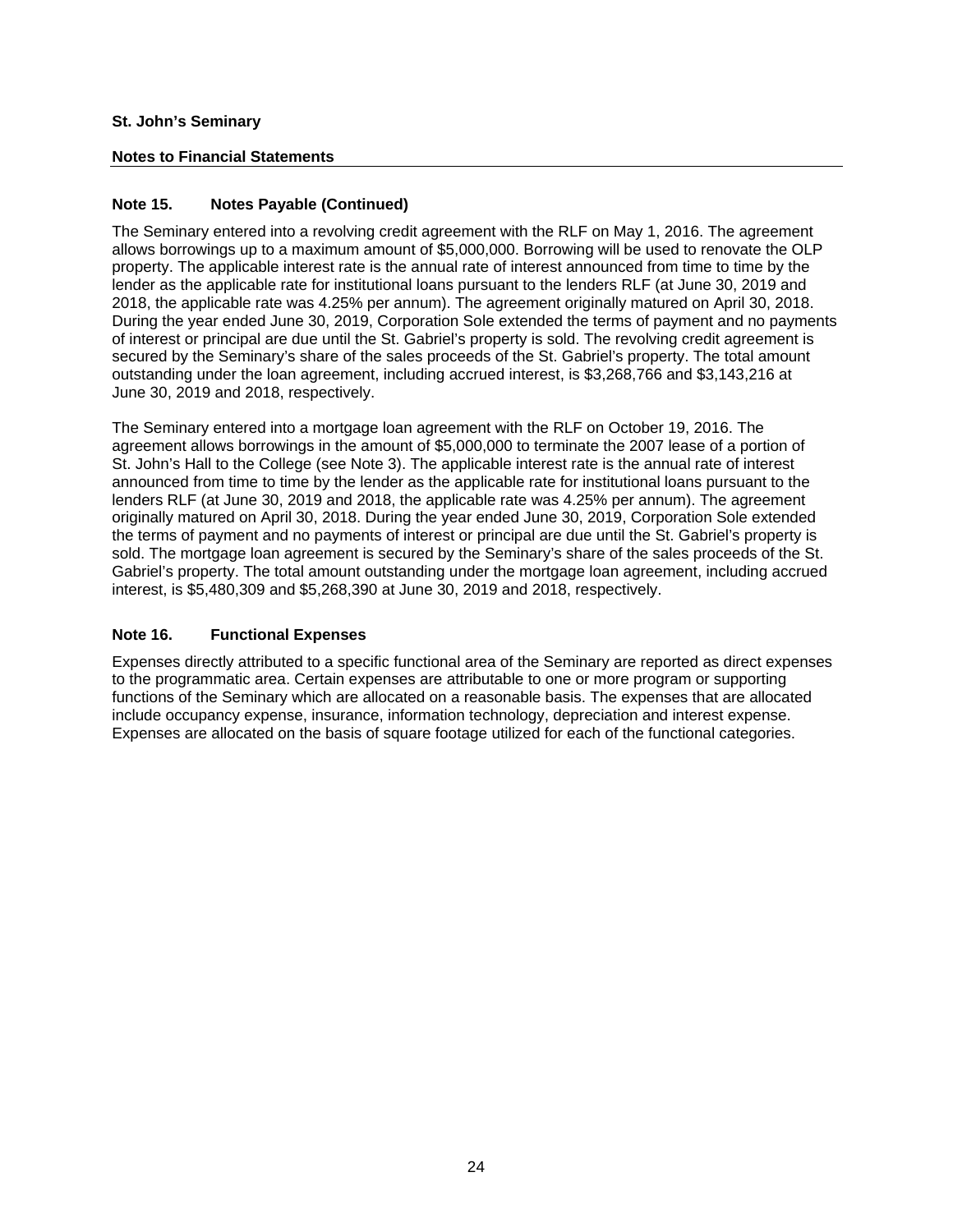#### **Notes to Financial Statements**

## **Note 16. Functional Expenses (Continued)**

The expenses related to fulfilling these services for the year ended June 30, 2019 are as follows:

|                                       | <b>Support Services</b><br>Program |                               |    |             |    |                    |    |                     |                      |    |           |
|---------------------------------------|------------------------------------|-------------------------------|----|-------------|----|--------------------|----|---------------------|----------------------|----|-----------|
|                                       |                                    | General and<br>Administrative |    | Fundraising |    | School of Theology |    | Masters of Ministry | Redemptoris<br>Mater |    | Total     |
| Faculty and<br>administrative payroll |                                    |                               |    |             |    |                    |    |                     |                      |    |           |
| and benefits<br>Clergy payroll and    | \$                                 | 421,742                       | \$ | 119,205     | \$ | 703,919            | \$ | 624,810             | \$<br>4,127          | \$ | 1,873,803 |
| benefits                              |                                    | 246,070                       |    |             |    | 630,104            |    |                     | 92,386               |    | 968,560   |
| <b>Education assistance</b>           |                                    |                               |    |             |    | 419,377            |    | 1,125               |                      |    | 420,502   |
| <b>Professional services</b>          |                                    | 129,118                       |    | 500         |    | 329,799            |    | 33,545              |                      |    | 492,962   |
| Insurance                             |                                    | 17,003                        |    | 545         |    | 100,533            |    |                     |                      |    | 118,081   |
| Office expense                        |                                    | 64,935                        |    | 21,217      |    | 102,004            |    | 10,722              |                      |    | 198,878   |
| Occupancy                             |                                    | 60,200                        |    | 1,931       |    | 345,258            |    | 30,934              | 105,163              |    | 543,486   |
| Conference and travel                 |                                    | 72,638                        |    |             |    | 15,675             |    | 683                 |                      |    | 88,996    |
| Student insurance                     |                                    |                               |    |             |    | 314,973            |    |                     |                      |    | 314,973   |
| Household expenses                    |                                    |                               |    |             |    | 1,177,875          |    | 183                 |                      |    | 1,178,058 |
| Depreciation                          |                                    | 110,804                       |    | 3,554       |    | 655,153            |    |                     | ۰                    |    | 769,511   |
| Interest                              |                                    | 57,747                        |    | 1,852       |    | 341,443            |    |                     |                      |    | 401,042   |
| Other                                 |                                    | 3,685                         |    | 15,282      |    | 22,022             |    | 17,652              |                      |    | 58,641    |
| Total                                 | \$                                 | 1,183,942                     | \$ | 164,086     | \$ | 5,158,135          | \$ | 719,654             | \$<br>201,676        | \$ | 7,427,493 |

#### **Note 17. Settlement**

On June 28, 2018, the Seminary reached a \$615,500 settlement with Action for Boston Community Development, Inc. (ABCD) relating to a relocation dispute. ABCD currently leases space in the former St. Gabriel's School building through December 31, 2019 with the option to vacate early once a new space is available.

#### **Note 18. Subsequent Events**

On January 30, 2020, the World Health Organization declared the coronavirus outbreak (COVID-19) a "Public Health Emergency of International Concern" and on March 11, 2020, declared COVID-19 a pandemic. The impact of COVID-19 could negatively impact the Seminary's operations, suppliers or other vendors, and customer base. Quarantines, labor shortages or other disruptions to the Seminary s operations, or those of their customers and/or suppliers or other vendors, may adversely impact the Seminary s revenues, ability to provide its services and operating results. In addition, a significant outbreak of epidemic, pandemic or contagious diseases in the human population could result in a widespread health crisis that could adversely affect the economies and financial markets of many countries, including the geographical area in which the Seminary operates, resulting an in economic downturn that could affect demand for its services. The extent to which COVID-19 impacts the Seminary's results will depend on future developments, which are highly uncertain and cannot be predicted, including new information which may emerge concerning the severity of COVID-19 and actions taken to contain the COVID-19 or its impact, among others.